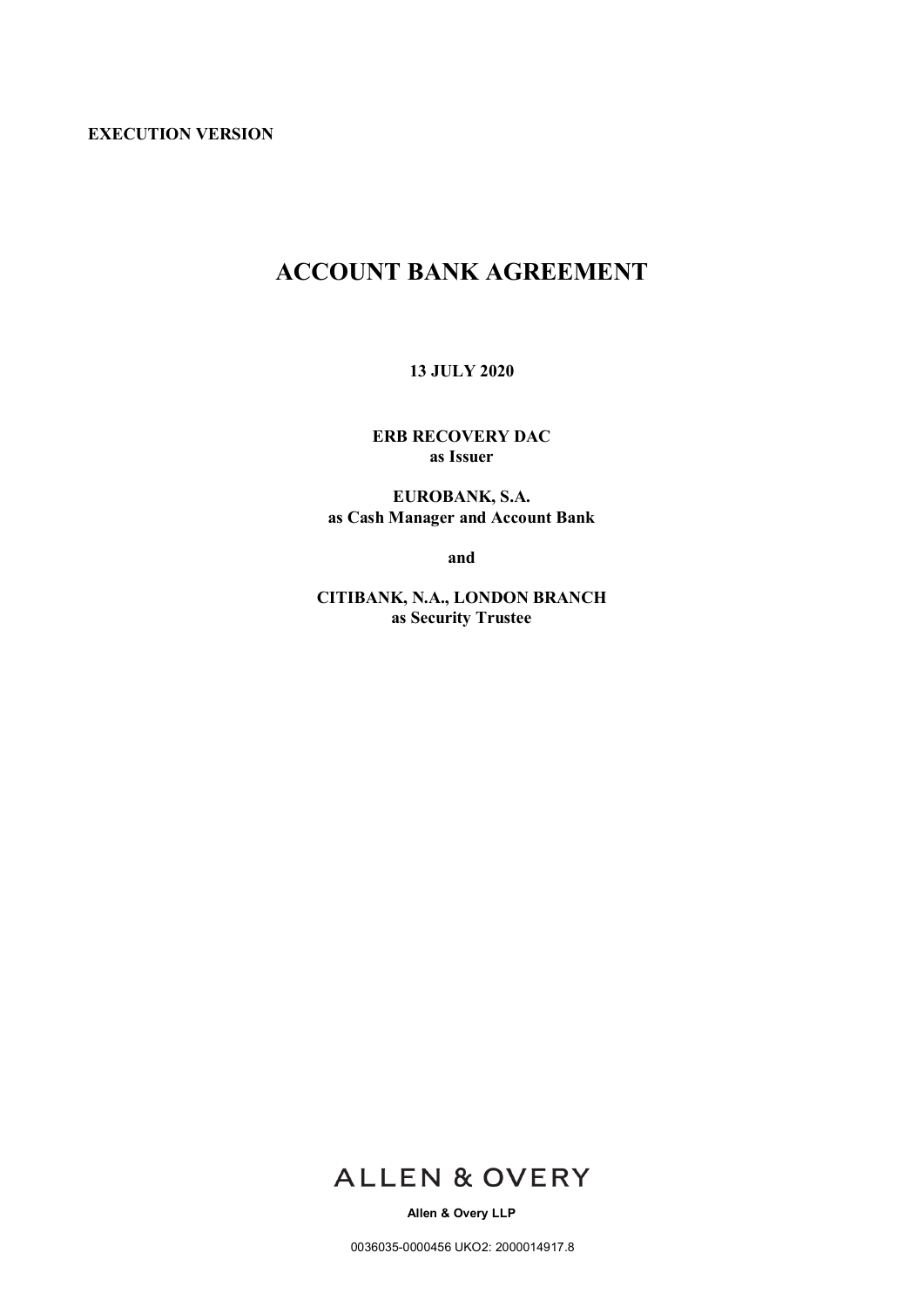| <b>CONTENTS</b> |
|-----------------|
|                 |

| <b>Clause</b>    | Page |
|------------------|------|
| 1.               |      |
| 2.               |      |
| 3.               |      |
| $\overline{4}$ . |      |
| 5.               |      |
| 6.               |      |
| 7.               |      |
| 8.               |      |
| 9.               |      |
| 10.              |      |
| 11               |      |
| 12               |      |
| 13.              |      |
| 14               |      |
| 15.              |      |
| 16.              |      |
| 17               |      |
| 18.              |      |
| 19               |      |
| 20.              |      |
| 21.              |      |
| 22.              |      |
| 23.              |      |
| 24.              |      |
| 25               |      |
| 26.              |      |
| 27.              |      |
| 28.              |      |
| 29.              |      |

# **Schedule**

| 1.             |  |  |  |
|----------------|--|--|--|
| 2.             |  |  |  |
|                |  |  |  |
|                |  |  |  |
| 3.             |  |  |  |
| 4 <sub>1</sub> |  |  |  |
| 5.             |  |  |  |
| 6.             |  |  |  |
|                |  |  |  |

| $\sim$<br>זוי |
|---------------|
|---------------|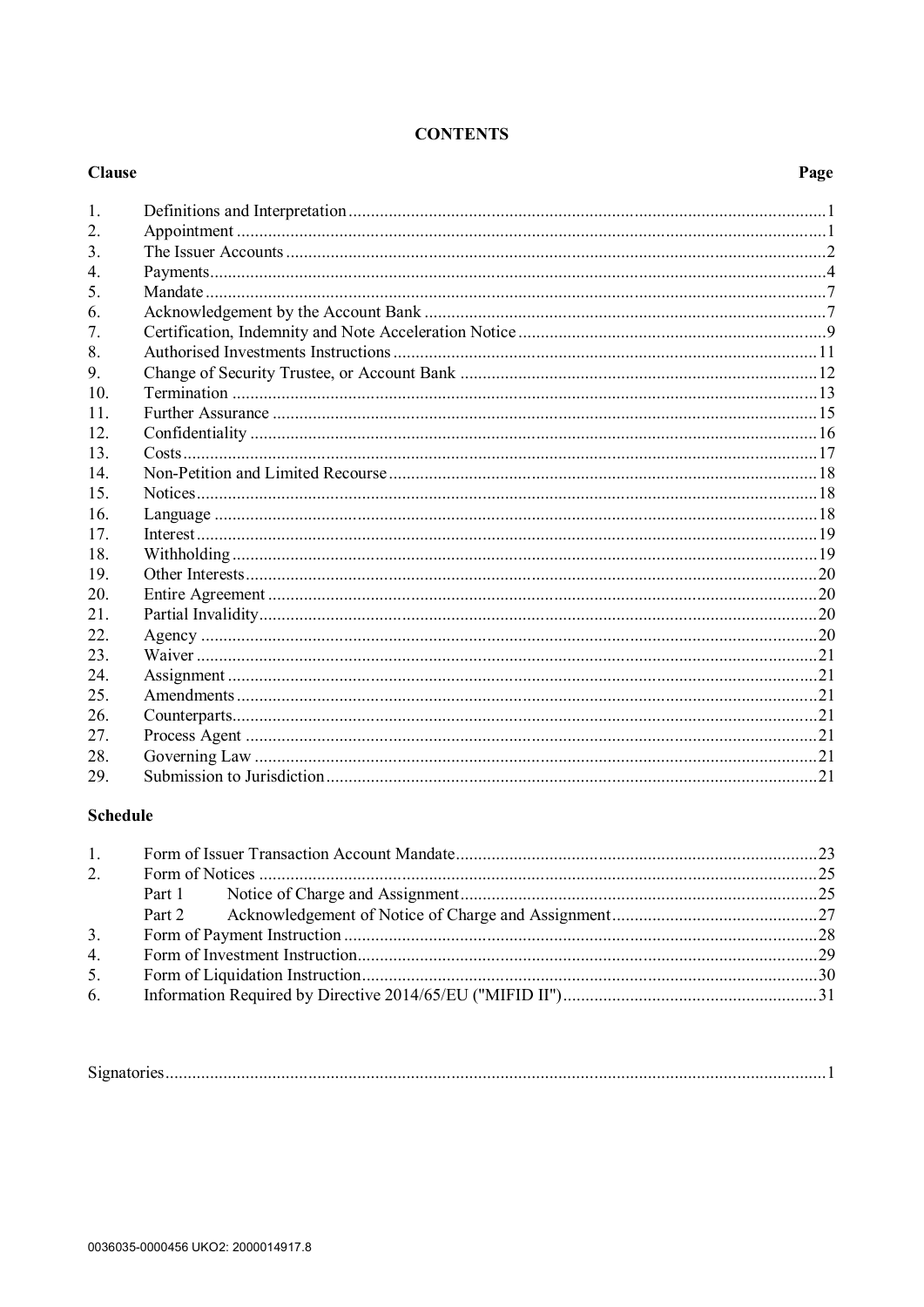# **THIS AGREEMENT** (the **Agreement**) is made on 13 July 2020

## **BETWEEN**:

- (1) **ERB RECOVERY DAC** (registered number 671742), a designated activity company incorporated under the laws of Ireland whose registered office is at Fourth Floor, 3 George's Dock, IFSC, Dublin 1, Ireland (the **Issuer**);
- (2) **EUROBANK, S.A.**, (General Commercial Registry Number 154558160000), established as a public company by shares under the laws of the Hellenic Republic, whose registered office is at 8 Othonos Str., Athens 105 57, Greece (the **Account Bank** and acting in its capacity as the **Cash Manager** pursuant to the Cash Management Agreement); and
- (3) **CITIBANK, N.A., LONDON BRANCH** (registered branch number BR001018), a private limited company incorporated under the laws of England and Wales whose registered office is at Citigroup Centre, Canada Square, Canary Wharf, London E14 5LB (as **Security Trustee**, which expression shall include such persons and all other persons for the time being acting as security trustee or security trustees under the Deed of Charge).

### **IT IS HEREBY AGREED** as follows:

# **1. DEFINITIONS AND INTERPRETATION**

The master definitions and construction schedule made between, amongst others, the parties hereto on or about the date hereof (as the same may be amended, varied or supplemented from time to time with the consent of the parties thereto) (the **Master Definitions and Construction Schedule**) is expressly and specifically incorporated into this Agreement and, accordingly, the expressions defined in the Master Definitions and Construction Schedule shall, except where the context otherwise requires and save where otherwise defined herein, have the same meanings in this Agreement, and this Agreement shall be construed in accordance with the interpretation provisions set out in clause 2 (Interpretation and Construction) of the Master Definitions and Construction Schedule.

### **2. APPOINTMENT**

### **2.1 Appointment**

- (a) The Issuer hereby appoints Eurobank, S.A., whose office is at 8 Othonos Str., Athens 105 57, Greece to act as Account Bank with respect to the Issuer Transaction Account and (subject to Clause 3.4 (Further Accounts) below) any additional or replacement Issuer Account and as its lawful agent, in its name and on its behalf, to perform the services of the Account Bank under this Agreement.
- (b) Eurobank, S.A. hereby accepts such appointment on the terms and subject to the conditions of this Agreement.

### **2.2 Duration**

The appointment of each of the Account Bank under this Agreement will continue until termination under Clause 10 (Termination).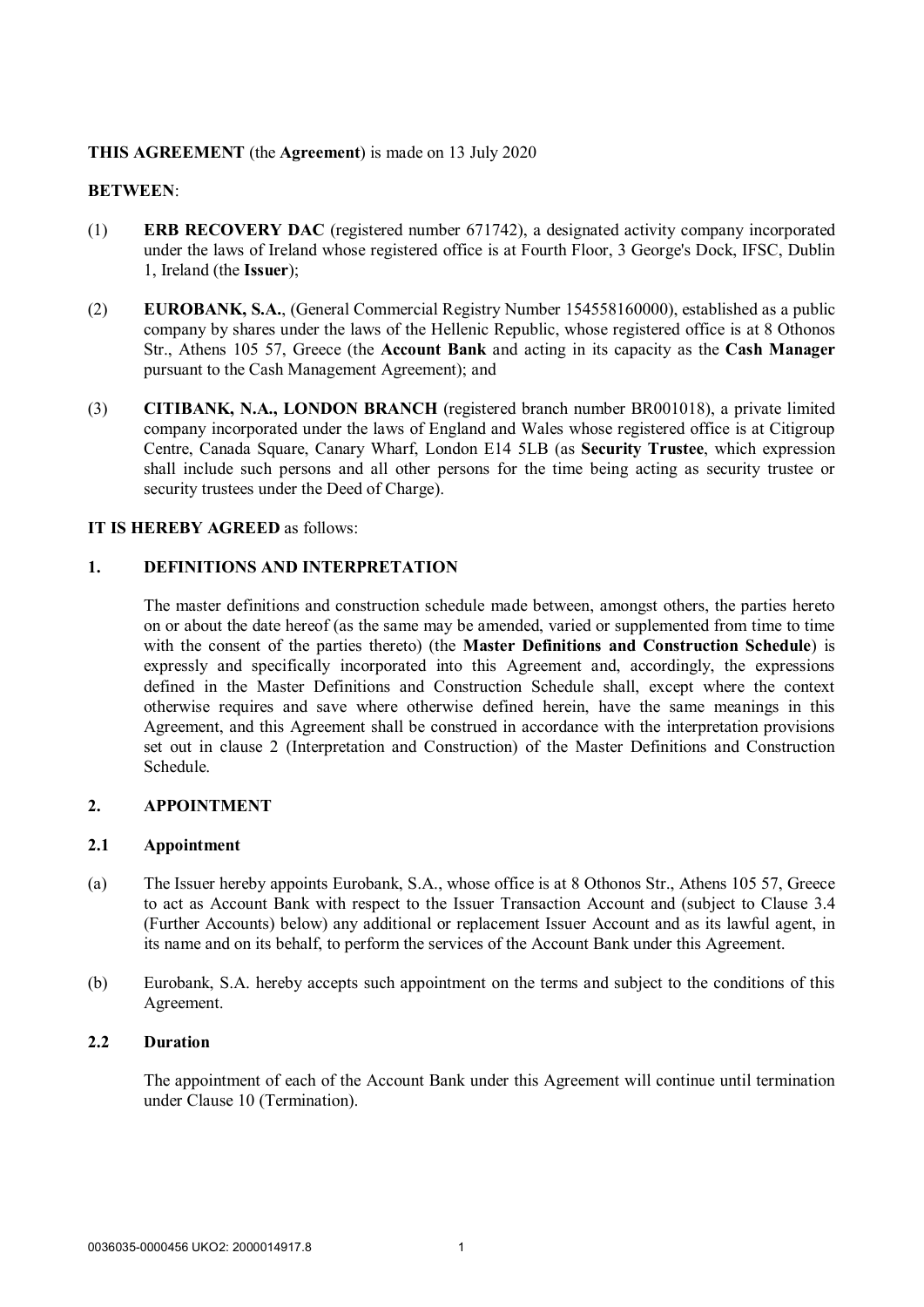## **2.3 Power and Authority**

Each of the Account Bank will, subject to the terms and conditions of this Agreement, have the full power, authority and right to do or cause to be done any and all things which the Account Bank (as the case may be) reasonably considers necessary, convenient or incidental to the performance of its services under this Agreement or any other Transaction Document unless it receives written notice to the contrary from the Issuer or the Security Trustee, as appropriate, in accordance with the terms of this Agreement.

# **2.4 Limitation of Obligations and Duties**

Except to the extent required otherwise under any Applicable Laws, the obligations and duties of the Account Bank are binding only on the Account Bank and are not obligations or duties of any member of the Account Bank's organisation, and the rights of the Issuer with respect to the Account Bank extend only to the Account Bank and, except to the extent required under any Applicable Laws, do not extend to any member of the Account Bank's organisation.

# **2.5 Agent of the Issuer only**

Subject to Clause 7.4 (Consequences of a Note Acceleration Notice), in acting under this Agreement the Account Bank shall act solely as an agent of the Issuer and will not assume any obligation or responsibility towards, or relationship of agency or trust for or with any, of the Noteholders or any other third party.

# **2.6 Opening of Issuer Accounts**

The Account Bank confirms that the Issuer Transaction Account has been opened in the name of the Issuer on or prior to the Closing Date.

# **3. THE ISSUER ACCOUNTS**

### **3.1 Instructions from the Cash Manager**

Subject to Clauses 3.4 (Further Accounts), 3.5 (No Negative Balance), and 7.4 (Consequences of a Note Acceleration Notice), the Account Bank shall comply with any direction of the Issuer (or the Cash Manager on behalf of the Issuer) or, following the service of a Note Acceleration Notice, the Security Trustee, given on a Business Day to effect a payment by debiting any one of the Issuer Accounts held by the Account Bank if such direction: (i) is in writing or is given by the internet banking service or electronic banking service provided by the Account Bank; (ii) otherwise complies with the relevant Account Mandate or, in the case of an electronic instruction, with the relevant procedures of the Account Bank applicable from time to time; and (iii) in circumstances where the Account Bank and the Cash Manager are the same institution, are given in accordance with the relevant internal procedures of such institution. In each case, any such direction shall constitute an irrevocable payment instruction.

### **3.2 Timing of Payment**

Without prejudice to the provisions of Clause 4 (Payments), the Account Bank agrees that if directed pursuant to Clause 3.1 (Instructions from the Cash Manager) to make any payment then, subject to Clauses 3.4 (Further Accounts), 3.5 (No Negative Balance) and 7.4 (Consequences of a Note Acceleration Notice), it will effect the payment specified in such direction not later than the day specified for payment therein and for value on the day specified therein provided that, if any direction specifying that payment be made on the same day as the direction is given is received later than 12 noon (London time) on any Business Day or is received on any day that is not a Business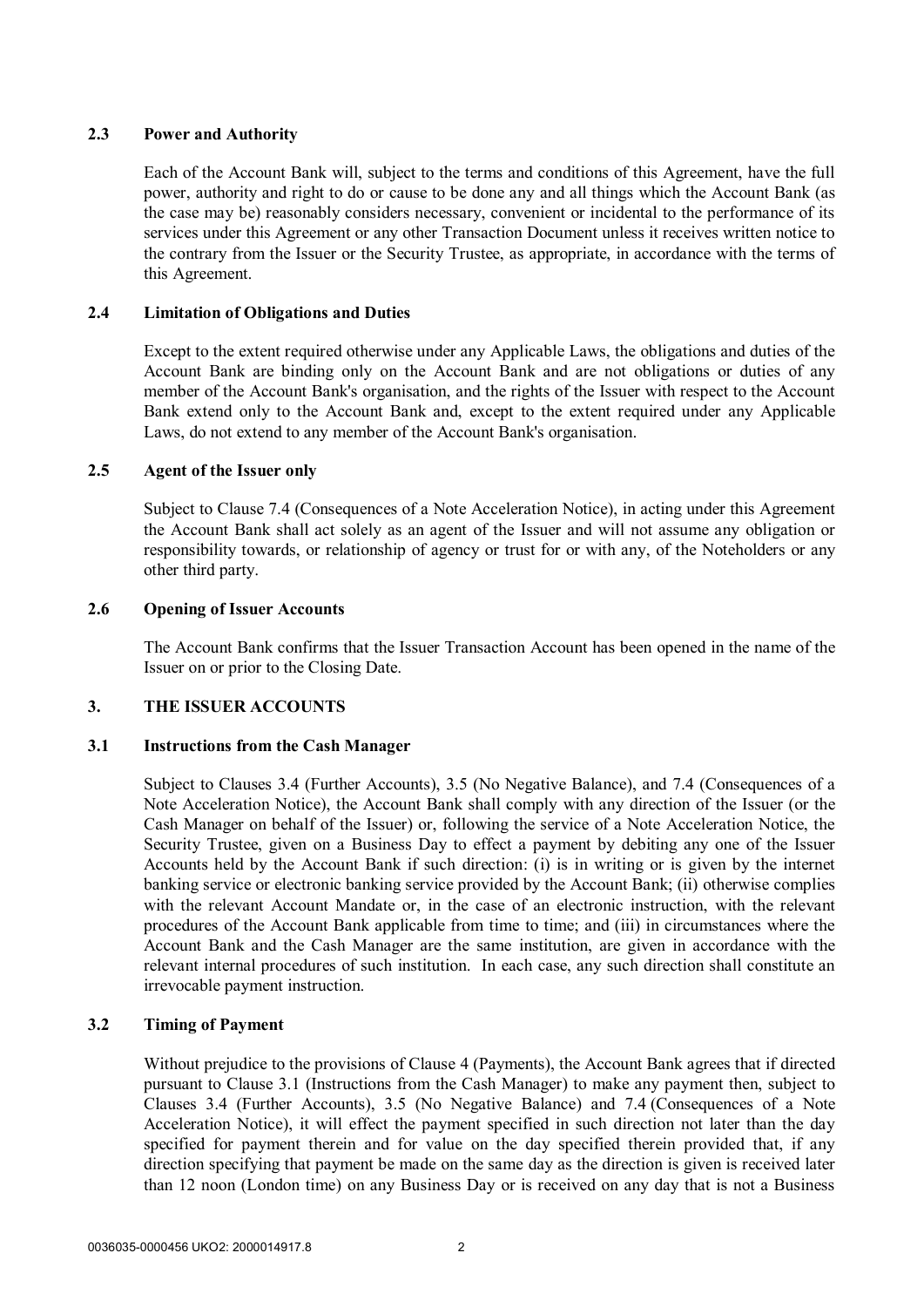Day, the Account Bank shall make such payment on a best efforts basis but no later than 12 noon (London time) on the following Business Day for value that day.

#### **3.3 Bank Charges**

- (a) In consideration of the performance of the role of the Account Bank under this Agreement, the Issuer shall pay to the Account Bank the fees and commissions (including any applicable VAT, subject to the receipt of a valid VAT invoice in respect of such amount), if any, as may be agreed in writing between the Issuer and the Account Bank. The Issuer shall also pay to the Account Bank all properly incurred expenses (including any Irrecoverable VAT in respect thereof subject to the receipt of a valid VAT invoice in respect of such amount) incurred by the Account Bank in connection with its services under this Agreement.
- (b) The fees and charges of the Account Bank (as agreed in a separate fee letter by the Issuer and the Account Bank) shall be paid by the Issuer subject to and in accordance with the relevant Priority of Payments.
- (c) The fees, commissions and expenses payable to the Account Bank for services rendered and the performance of its obligations under this Agreement shall not be abated by any remuneration or other amounts or profits receivable by the Account Bank (or to their knowledge by any of its associates) in connection with any transaction effected by the relevant Account Bank with or for the Issuer.

#### **3.4 Further Accounts**

In the event that any further Issuer Accounts are required to be opened by the Issuer, the Issuer shall instruct the Cash Manager to open such Issuer Accounts. If it is determined at such time that such Issuer Accounts will be held with the Account Bank, then the Issuer shall deliver an Account Mandate to the Account Bank relating to each such Issuer Account in accordance with the Issuer's obligations under this Agreement, the Cash Management Agreement and the Deed of Charge.

#### **3.5 No Negative Balance**

Notwithstanding the provisions of Clause 3.1 (Instructions from the Cash Manager), amounts shall only be withdrawn from any Issuer Account to the extent that such withdrawal does not cause the relevant Issuer Account to have a negative balance and, for the avoidance of doubt, the Account Bank shall not be under an obligation to monitor the Issuer Accounts (held with the Account Bank) for this purpose. No Liability shall attach to the Account Bank if there are insufficient funds to make a payment in whole or part.

#### **3.6 Authorisation and Compliance with Regulations and Rules**

- (a) The Account Bank is duly authorised to act as a bank in the jurisdiction of its organisation and is authorised and regulated by the relevant regulator or regulators of such jurisdiction.
- (b) The Issuer undertakes to the Account Bank that it will provide to the Account Bank all documentation and other information reasonably required by the Account Bank from time to time to comply with all Applicable Laws in relation to the Issuer Accounts forthwith upon request by the Account Bank and it will notify the Account Bank in writing within 30 days of any material change in, or in the validity of, any documentation or other information previously provided to the Account Bank that affects the Issuer's tax status pursuant to any Applicable Laws.
- (c) The Issuer will, to the extent possible, provide the Account Bank with sufficient information about the source and character for U.S. Federal tax purposes of any payment to be made by the Issuer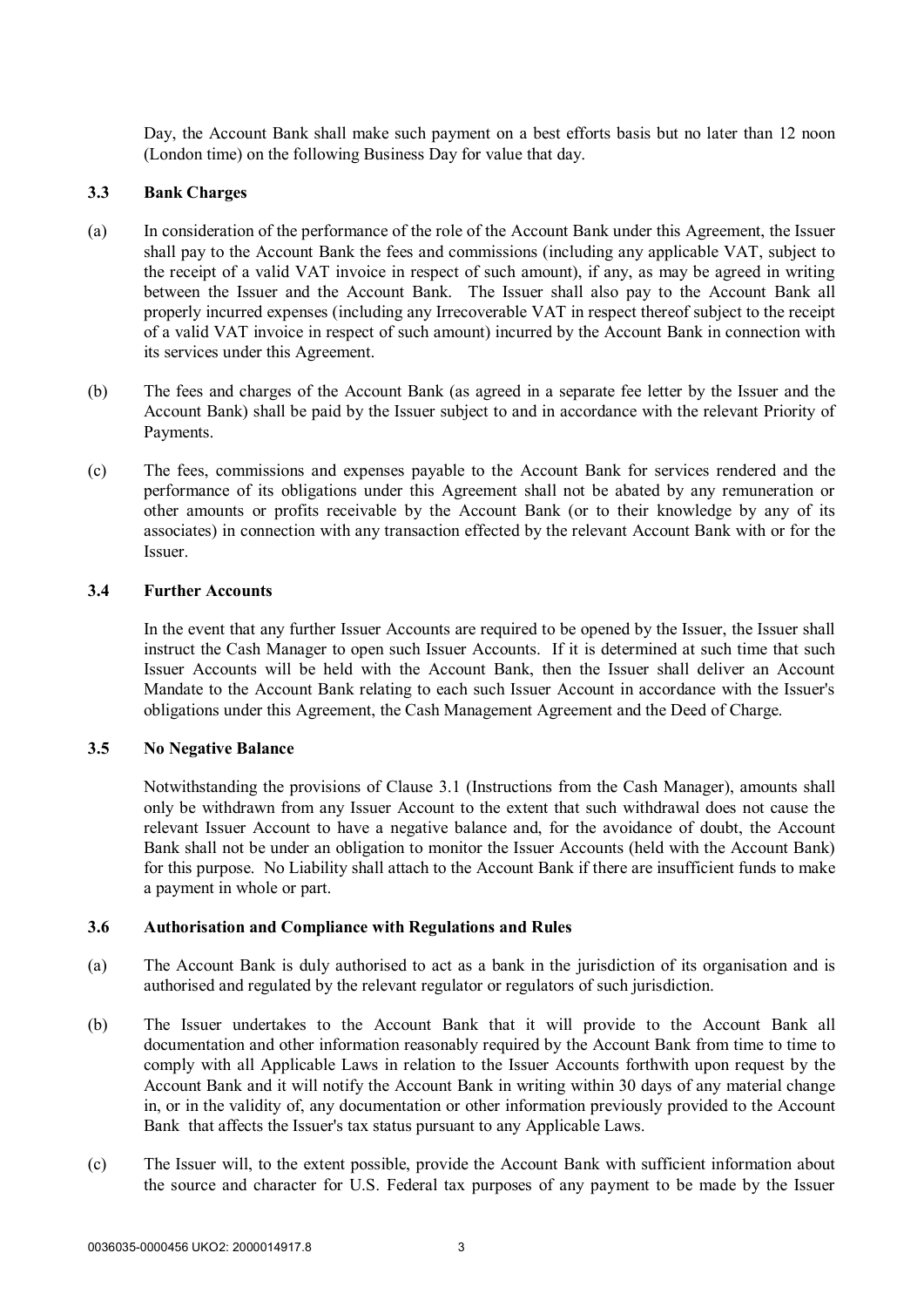pursuant to this Agreement so as to enable the Account Bank to determine whether and in what amount the Account Bank is required to withhold any FATCA Withholding. If the Account Bank is required to make any deduction or withholding pursuant to this Clause 3, it will not pay an additional amount in respect of that deduction or withholding to the Issuer.

#### **3.7 No other activities**

Nothing in this Agreement shall require the Account Bank to lend money to the Issuer.

#### **3.8 No implied duties**

The Account Bank shall be obliged to perform only such duties as are expressly set out in this Agreement or otherwise as set out in the Transaction Documents and no implied duties or obligations of any kind (including duties or obligations of a fiduciary or equitable nature) shall be read into this Agreement in respect of the Account Bank.

#### **3.9 No additional Liability or expense**

The Account Bank shall not be under any obligation to take any action under this Agreement which it expects will result in any expense or Liability accruing to it, the payment of which within a reasonable time is not, in its opinion, assured to it.

#### **3.10 Reliance on advisers**

The Account Bank may, at the cost of the Issuer, consult with legal counsel or other professional advisers of its selection (subject to Clause 13 (Costs)) in the event of any dispute or question as to the meaning or construction of any of the provisions hereof or in connection with the performance of its duties hereunder. The Account Bank shall not incur Liability and shall be fully protected as against the Issuer in acting or refraining from acting in accordance with the opinion and advice of such legal counsel or other professional advisers.

### **3.11 Compliance**

- (a) Notwithstanding anything else contained herein, the Account Bank may refrain (without Liability) from doing anything that would or might in its reasonable opinion be illegal or contrary to any law of any state or jurisdiction applicable to it, or any directive or regulation of any agency of any such state or jurisdiction applicable to it and may (without Liability) do anything which is, in its reasonable opinion, necessary to comply with any such law, directive or regulation applicable to it.
- (b) The Account Bank shall be entitled to take any action or to refuse to take any action which the Account Bank regards as necessary for it to comply with any Applicable Laws, regulation or fiscal requirement, or the rules, operating procedures or market practice of any relevant stock exchange or other market or clearing system.

## **3.12 Several Obligations**

The obligations of the Account Bank and the Cash Manager under this Agreement and any other Transaction Documents to which they are a party are several and not joint.

#### **4. PAYMENTS**

4.1 The Account Bank hereby agrees that it shall open, maintain and operate the Issuer Accounts (held with the Account Bank) solely in accordance with the terms and conditions of this Agreement.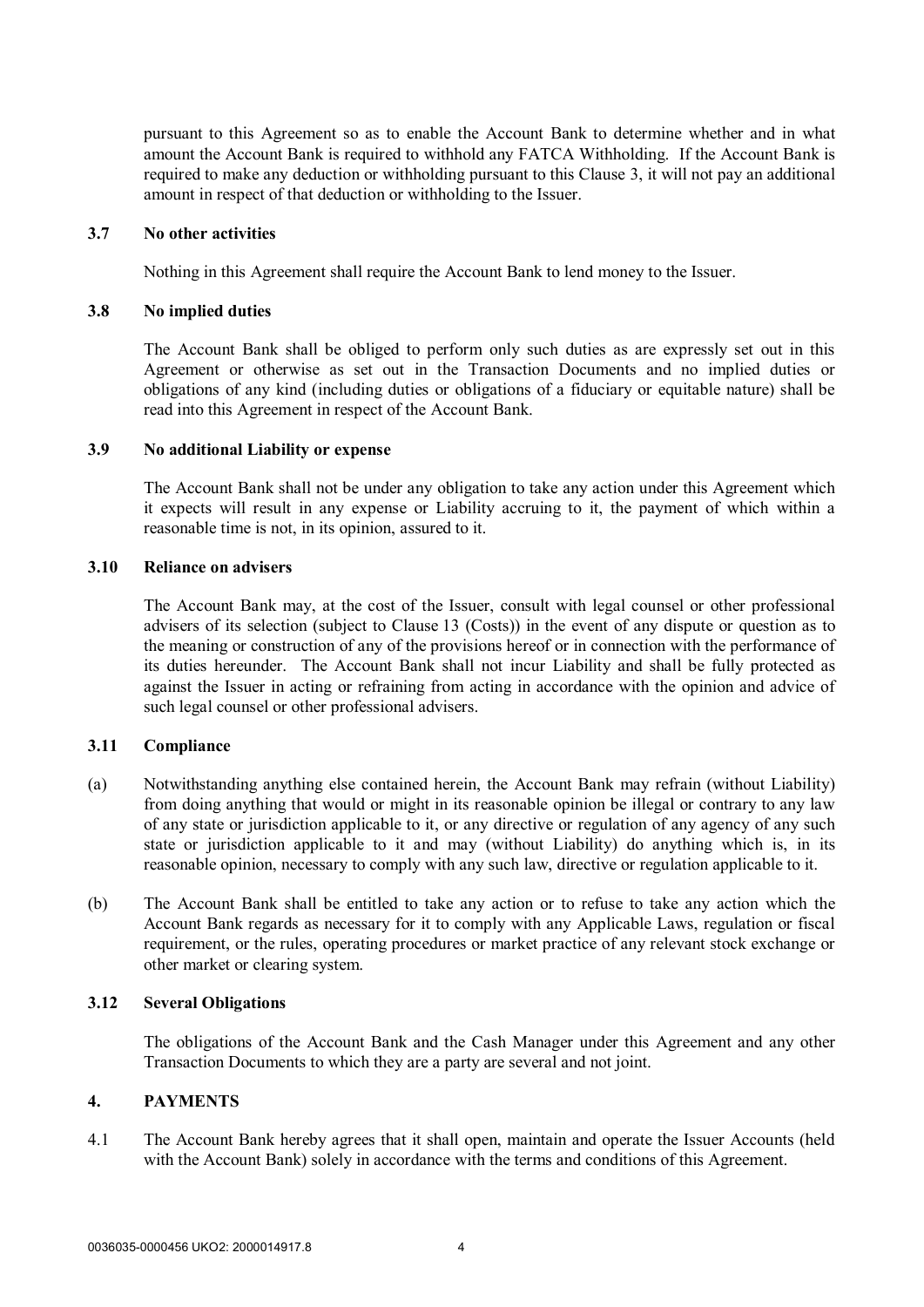- 4.2 The Account Bank will release an amount from the Issuer Accounts (held with the Account Bank) in accordance with a Payment Instruction in substantially the same form as Schedule 3 (Form of Payment Instruction) provided that the relevant Issuer Account contains sufficient cleared funds to make such payment.
- 4.3 Any payment under this Clause 4 will be made to such account as detailed in a Payment Instruction provided that, notwithstanding any other provision in this Agreement, any notice (including a Payment Instruction) which would otherwise be required to be sent in accordance with this Agreement from one party to another where such parties are the same legal entity shall not be required to be sent (provided that such parties have agreed between themselves that such notices are not required to be sent).
- 4.4 The Cash Manager and the Issuer confirm that the Account Bank shall be entitled to treat each Payment Instruction as conclusive evidence of the same without any further investigation or enquiry and that the Account Bank shall be under no obligation to enquire as to the adequacy, accuracy or sufficiency of any such information or be under any obligation to make any calculation or verifications in respect of any such information or check whether such Payment Instructions are in accordance with the terms of this Agreement and shall not be responsible for any Liability that may be occasioned thereby unless the Account Bank has actual knowledge to the contrary. The Issuer shall hold the Account Bank harmless and no claim or dispute shall be raised by any party to this Agreement or any other person or entity for lack of conformity with the respective Payment Instruction. If any dispute or claim is raised, the Issuer shall indemnify and keep indemnified the Account Bank for any Liability and properly incurred expenses except where such results from the gross negligence, wilful default or fraud of the Account Bank.
- 4.5 The Account Bank shall release all amounts for the time being deposited and standing to the credit of the relevant Issuer Account (including all interest accrued thereon and credited to the Issuer Accounts from time to time) or any portion thereof (the **Issuer Account Amounts**) to any designated payee in accordance with:
	- (a) this Clause 4; or
	- (b) following the enforcement of Security, in accordance with the instruction given by the Security Trustee (in the form of a completed Payment Instruction sent by the Security Trustee); or
	- (c) the terms of an order, judgment or decree ordering the release of the Issuer Account Amounts, or any portion thereof, accompanied by a legal opinion satisfactory to the Account Bank given by counsel for the party requesting such release to the effect that such order, judgment or decree represents a final adjudication of the rights of the relevant parties by a court of competent jurisdiction, and that the time for appeal from such order, judgment or decree has expired without an appeal having been made; although the Account Bank shall be entitled to retain any amount standing to the credit of any Issuer Account until instructed to release it in the event of adverse claims or demands or if the Account Bank in good faith is in doubt as to what action to take.
- 4.6 It is further agreed by the parties hereto that:
	- (a) the Account Bank shall not be under any duty to give the Issuer Account Amounts held by it hereunder any greater degree of care than it gives to amounts held for its general banking customers;
	- (b) the Account Bank has no responsibility whatsoever to ensure that amounts which are to be deposited to the Issuer Accounts (held with the Account Bank) by another party are actually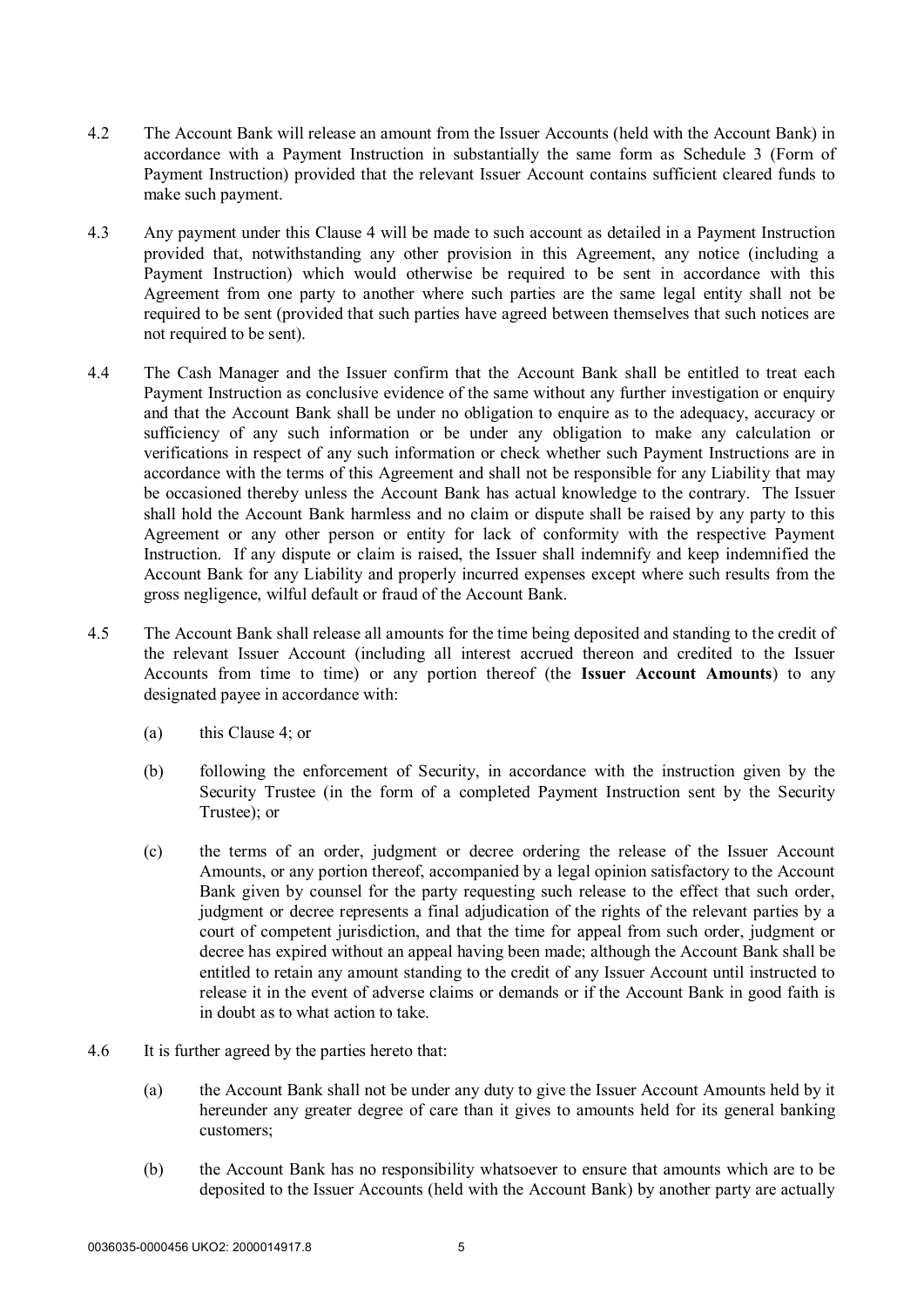deposited by such party to the Issuer Accounts (held with the Account Bank) and shall have no obligations under this Agreement for any amounts other than those amounts which are from time to time in fact deposited and credited to the Issuer Accounts (held with the Account Bank);

- (c) the Account Bank shall not be required to make any distribution to the extent that the Issuer Account Amounts are insufficient and shall suffer no Liability for a non-payment in such circumstances;
- (d) the Cash Manager and the Issuer unconditionally agree to the use of any form of telephonic or electronic monitoring or recording by the Account Bank as the Account Bank deems appropriate for security and service purposes and that such recording may be produced as evidence in any proceedings brought in connection with this Agreement. The Issuer and the Cash Manager undertake not to supply to the Account Bank any personal or sensitive data ("personal data" and "sensitive data" each having the meaning given to them in Regulation (EU) 2016/679 as implemented by the relevant member state) and to provide the Account Bank with all documentation and information required by it to comply with all applicable regulations; and
- (e) the Account Bank may use (and its performance will be subject to the rules of) any communications, clearing or payment system, intermediary bank or other system.

## **4.7 Instructions from the Cash Manager**

- (a) The Cash Manager shall, no later than 12 noon (London time) on the date upon which any payment is due to be made from an Issuer Account (including, but not limited to, the payments due to be made on each Interest Payment Date), submit to the Account Bank irrevocable written instructions, or instructions by way of the internet banking service or electronic banking service provided by the Account Bank as to the payments to be made out of such Issuer Account on such date; such instructions to comply with the terms of this Agreement or in the case of an electronic instruction, the relevant procedures of the Account Bank applicable from time to time, the Account Mandate and any other reasonable requirements of the Account Bank from time to time. The Account Bank shall be under no obligation to check the compliance of the Cash Manager with the provisions of this Clause 4, Clause 3.1 (Instructions from the Cash Manager) or Clause 3.2 (Timing of Payment) following receipt by the Account Bank of instructions for any payment from the Issuer Accounts.
- (b) The Account Bank shall comply with the instructions described in Clauses 3.1 (Instructions from the Cash Manager) and 3.2 (Timing of Payment) above (for the purposes of this Clause 4.7 only, the **Instructions**) and shall effect the payments specified in such Instructions not later than the time specified for payment therein.
- (c) All instructions to the Account Bank shall be sent in accordance with this Clause 4. The Issuer and the Cash Manager expressly acknowledge that they are fully aware of and agree to accept the risks of error, security and privacy issues and fraudulent activities associated with transmitting instructions through facsimile or any other means requiring manual intervention.
- (d) Notwithstanding any other provision hereof, the Account Bank shall have the right to refuse to act on any Instruction where it reasonably doubts its contents, authorisation, origination or compliance with this Agreement and will promptly notify the Issuer and the Cash Manager of the Account Bank's decision to refuse to act on the relevant Instruction.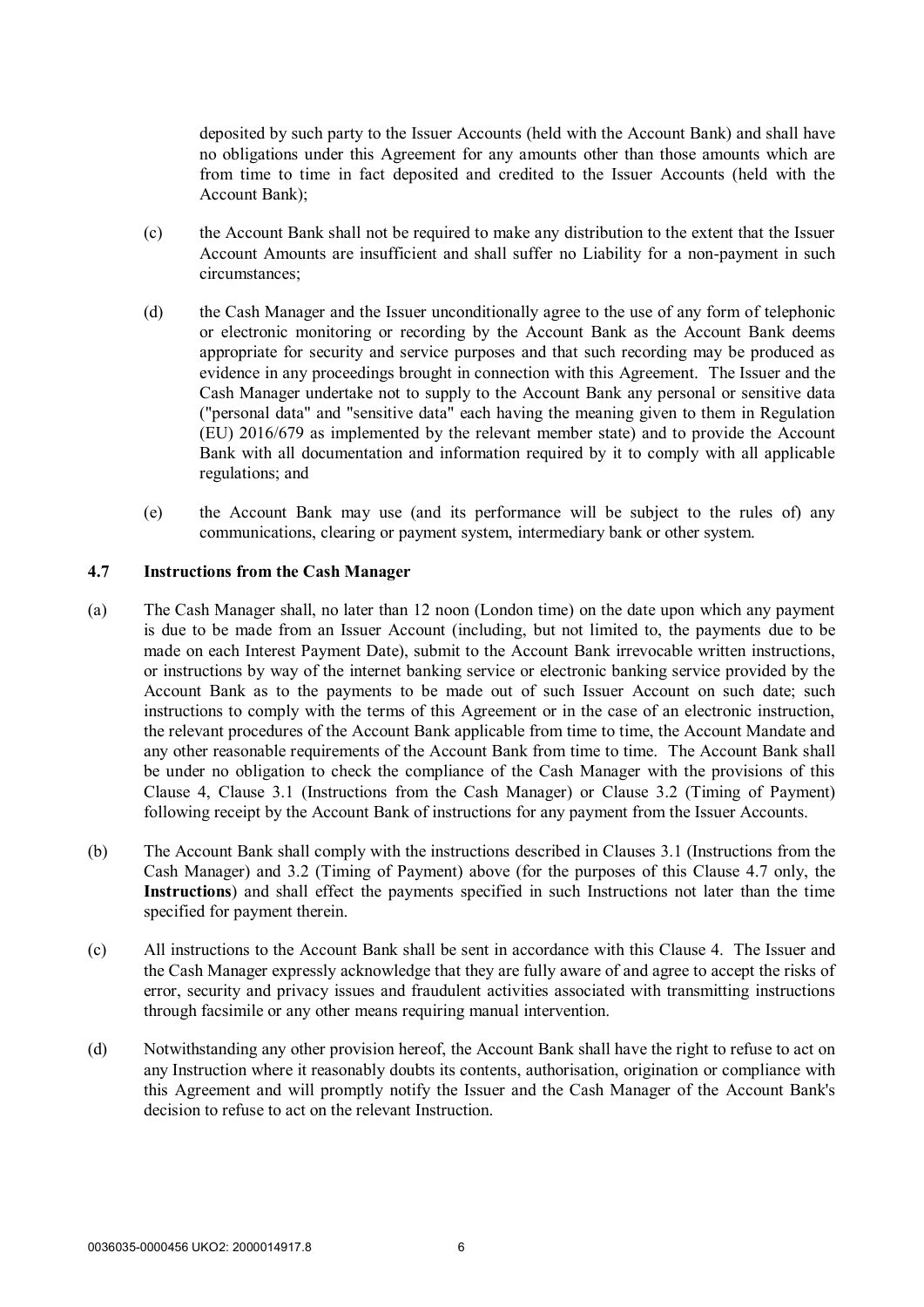# **5. MANDATE**

## **5.1 Signing and Delivery of the Issuer Transaction Account Mandate**

The Issuer confirms that it has delivered to the Account Bank prior to the Closing Date the duly executed Issuer Transaction Account Mandate (in or substantially in the form set out in Schedule 1 (Form of Issuer Transaction Account Mandate)) relating to each Issuer Transaction Account, and the Account Bank hereby confirms to the Security Trustee that each Issuer Transaction Account Mandate has been provided to it, that each Issuer Transaction Account is open and that each Issuer Transaction Account Mandate is operative. The Account Bank acknowledges that the Issuer Transaction Account Mandates and any other mandates delivered from time to time pursuant to the terms of this Agreement shall be subject to the terms of the Deed of Charge and this Agreement.

### **5.2 Amendment or Revocation**

The Account Bank agrees that it shall notify the Security Trustee as soon as is reasonably practicable and in accordance with Clause 15 (Notices) if it receives any amendment to or revocation of any Account Mandate relating to the Issuer Accounts (held with the Account Bank) (other than a change of Authorised Signatory), and any such amendment or revocation (other than a change of Authorised Signatory) shall require the prior written consent of the Security Trustee. Unless such Account Mandate is revoked, the Account Bank may continue to comply with such Account Mandate (as it may from time to time be amended in accordance with the provisions of this Clause 5.2) unless the Account Bank receives notice in writing (i) from the Issuer or, as the case may be, the Security Trustee to the effect that the appointment of a replacement cash manager as Cash Manager under the Cash Management Agreement has occurred or (ii) from the Security Trustee to the effect that a Note Acceleration Notice has been served and that it shall, thereafter, act solely on the instructions of the Security Trustee and in accordance with the terms of those instructions as provided in Clause 7.4 (Consequences of a Note Acceleration Notice). The Cash Manager shall, prior to seeking any amendments to any Account Mandate, which would require the consent of the Security Trustee in accordance with this Clause 5.2, confirm to the Account Bank whether the consent of the Security Trustee has been obtained.

### **6. ACKNOWLEDGEMENT BY THE ACCOUNT BANK**

### **6.1 Restriction on Account Bank's rights**

Notwithstanding anything to the contrary in the Issuer Transaction Account Mandates, the Account Bank hereby:

- (a) waives any right it has or may hereafter acquire to combine, consolidate or merge any Issuer Account with any other Issuer Account or any other bank account of the Cash Manager, the Issuer, the Seller, the Security Trustee or any other person or any liabilities of the Cash Manager, the Issuer, the Seller, the Security Trustee or any other person to it;
- (b) agrees that it holds any amounts deposited in any Issuer Account as banker except (i) that it may not exercise any lien or, to the extent permitted by law, any set-off or transfer any sum standing to the credit of or to be credited to any Issuer Account in or towards satisfaction of any liabilities to it of the Cash Manager, the Issuer, the Security Trustee or any other person owing to it and (ii) subject to Clause 17 (Interest), it shall not be liable to account to the Issuer for any interest or other amounts in respect of the amounts deposited;
- (c) in addition to and without prejudice to its rights and obligations as a Secured Creditor, agrees that it will not take, and shall not take, any steps whatsoever to recover any amount due or owing to it pursuant to this Agreement or any other debts whatsoever owing to it by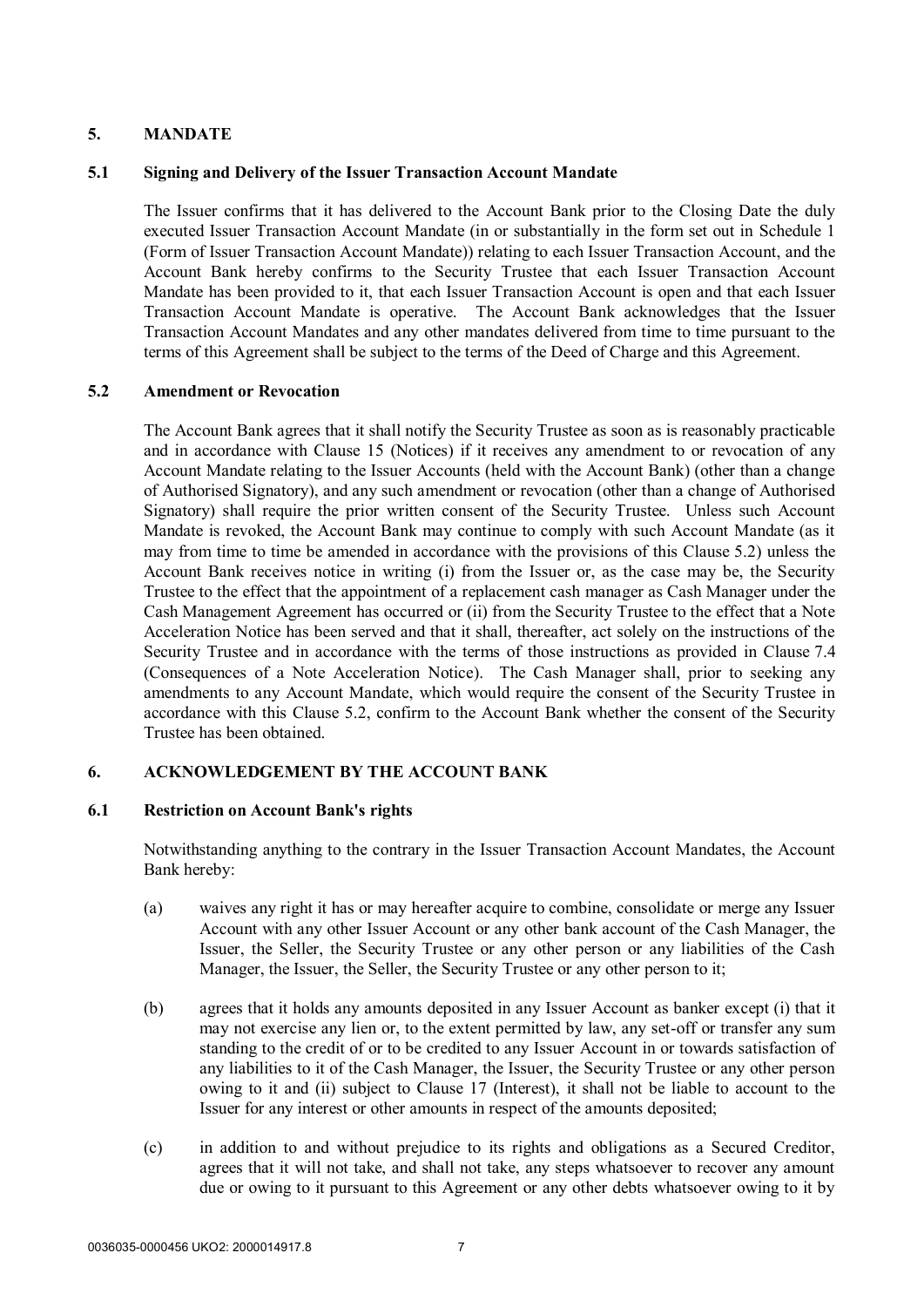the Issuer, or procure the winding-up or liquidation of the Issuer or procure the making of an administration order in relation to the Issuer in respect of any of the liabilities of the Issuer whatsoever other than to the extent permitted under the Deed of Charge and this Agreement;

- (d) agrees that it shall have recourse only to sums paid to or received by (or on behalf of) the Issuer pursuant to this Agreement or any other Transaction Document; and
- (e) acknowledges that the Issuer has, pursuant to the Issuer Accounts Pledge Agreement and the Deed of Charge, inter alia, assigned by way of security (and, to the extent not assigned, charges by way of first fixed charge) all of its rights, title, interest and benefit, present and future, in, to and under the Transaction Documents (other than the Trust Deed, the Deed of Charge and the Irish Transaction Documents) to which it is a party, including all rights to receive payment of any amounts which may become payable to the Issuer thereunder and all payments received by the Issuer thereunder and all amounts standing to the credit of the Issuer Accounts (other than amounts standing to the credit of the Issuer Profit Ledger) to the Security Trustee.

#### **6.2 Notice of Charge and Assignment and Acknowledgement**

The Account Bank agrees that promptly upon receipt of a Notice of Charge and Assignment signed by the Issuer, in, or substantially in, the form of notice set out in Part 1 (Notice of Charge and Assignment) of Schedule 2 (Form of Notices) hereto, the Account Bank shall sign and duly return to the Issuer, with a copy to the Security Trustee, an acknowledgement in (or substantially in) the form of acknowledgement set out in Part 2 (Acknowledgement of Notice of Charge and Assignment) of Schedule 2 (Form of Notices) hereto.

#### **6.3 Account Statement**

- (a) Unless and until directed otherwise by the Security Trustee in accordance with Clause 15 (Notices), the Account Bank shall provide each of the Issuer and the Security Trustee with a written account transaction statement on a monthly basis in respect of each Issuer Account which is held with the Account Bank (each such statement being an **Account Statement**). The Cash Manager, the Issuer and the Security Trustee agree that, prior to the service of a Note Acceleration Notice, collectively no more than one request for an Account Statement can be made per month, provided that the Cash Manager will have access to Account Statements via the Account Bank's internet banking system and that the Issuer and the Security Trustee may, if they require an Account Statement, request such Account Statement from the Cash Manager. The Cash Manager shall provide the Issuer or Security Trustee (as applicable) with an Account Statement as soon as reasonably practicable following receipt of such request. Following the service of a Note Acceleration Notice, the Security Trustee may request an Account Statement from the Account Bank as required. The Account Bank is hereby authorised by the Issuer to provide Account Statements in respect of each Issuer Account to the Cash Manager and the Security Trustee.
- (b) Any Account Statement or any other statement or report provided by the Account Bank on a regular basis in respect of the Issuer Accounts or any transactions or transfers of the Issuer Account Amount shall be deemed to be correct and final upon receipt thereof by the Issuer unless the Issuer (or the Cash Manager on the Issuer's behalf) notifies the Account Bank in writing to the contrary within thirty (30) clear days from the date of such statement or report.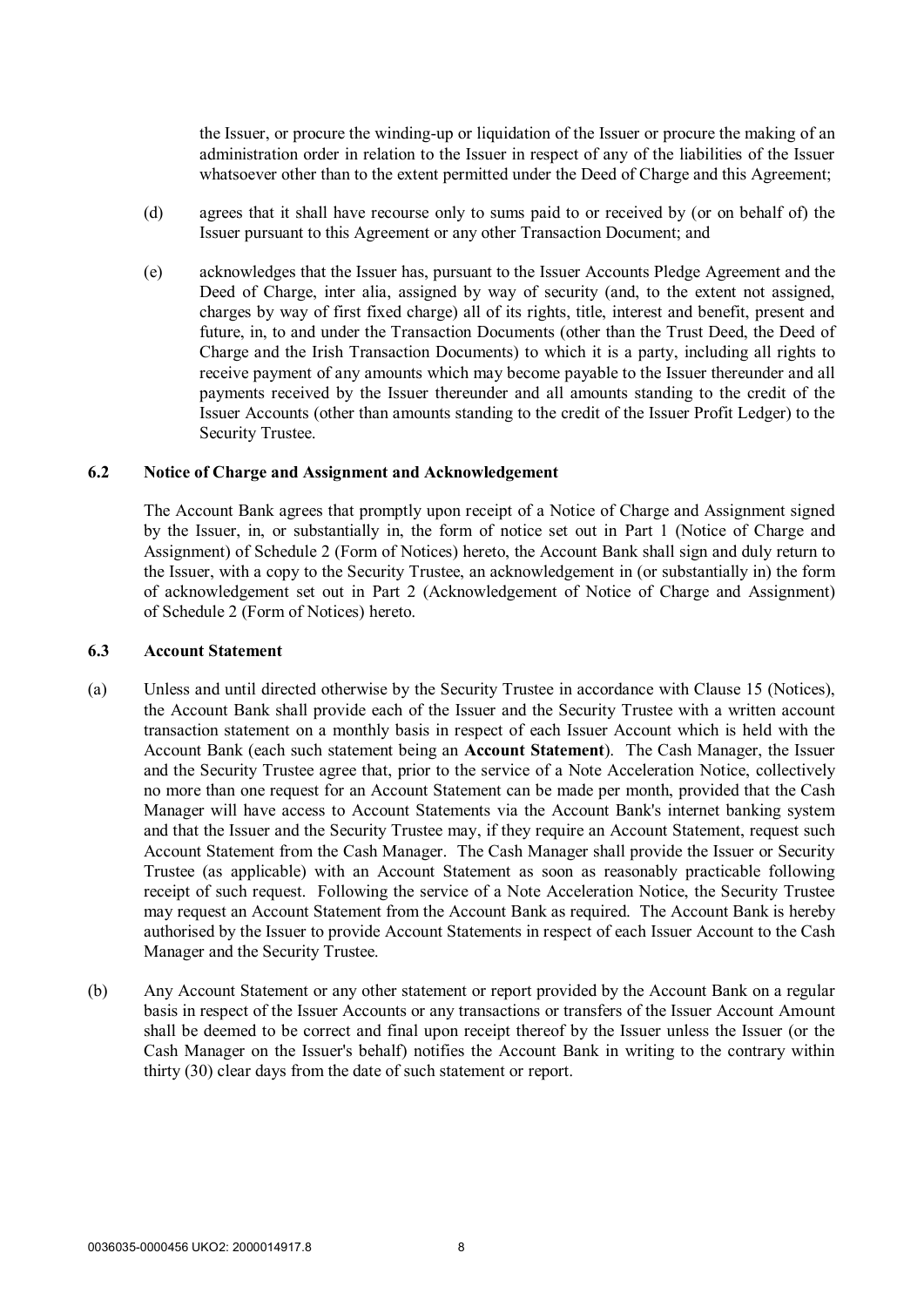# **7. CERTIFICATION, INDEMNITY AND NOTE ACCELERATION NOTICE**

#### **7.1 The Account Bank to Comply with the Cash Manager's Instructions**

Unless otherwise directed in writing by the Security Trustee pursuant to Clause 7.4 (Consequences of a Note Acceleration Notice), in making any transfer or payment from any Issuer Accounts (held with the Account Bank) in accordance with this Agreement, the Account Bank shall be entitled to act as directed by the Cash Manager pursuant to Clauses 3.1 (Instructions from the Cash Manager) and 3.2 (Timing of Payment) and to rely as to the amount of any such transfer or payment on the Cash Manager's instructions in accordance:

- (a) in the case of the Issuer Transaction Account, with the Issuer Transaction Account Mandates; and
- (b) in the case of any other Issuer Accounts (held with the Account Bank), with the Account Mandate provided in respect thereof,

and the Account Bank shall not have any Liability to the Cash Manager, the Issuer, the Seller or the Security Trustee for having acted on such instructions except in the case of its wilful default, fraud or gross negligence.

### **7.2 Issuer Indemnity**

- (a) Subject to the Priorities of Payments and the Deed of Charge, the Issuer shall indemnify the Account Bank (and, without limitation, its directors, officers and employees) against all losses, liabilities, costs, claims, actions, damages, Taxes, expenses (including any Irrecoverable VAT in respect thereof) or demands (together, **Losses**) (including, but not limited to, all properly incurred costs, legal fees, charges and expenses (including any Irrecoverable VAT in respect thereof) (together, **Expenses**) paid or incurred in disputing or defending any Losses) which the Account Bank may incur or which may be made against it as a result of or in connection with its appointment or the exercise of its powers or duties under this Agreement except to the extent that any Losses or Expenses result from such Account Bank's own wilful default, gross negligence or fraud or that of its officers, directors or employees, save that this indemnity shall not extend to any Tax imposed on or calculated by reference to the fees, charges, commissions or other remuneration of the Account Bank or any such fees, charges, commissions or other remuneration (if any) of the Account Bank for the operation of the Issuer Accounts or to Taxes on income or profits of the Account Bank or to VAT or amounts in respect of VAT which, in each case, is recoverable. This Clause 7.2 shall survive the termination (whether by resignation or removal) or expiry of this Agreement. For the avoidance of doubt, neither the Issuer nor Security Trustee (as applicable) shall be liable for any loss arising as a result of the wilful default, gross negligence or fraud of the Account Bank.
- (b) The Issuer shall pay to the Account Bank additional remuneration at the Account Bank's' prevailing rate from time to time if (A) the Account Bank is required to undertake work which the Account Bank considers (with the Issuer's approval (such approval not to be unreasonably withheld)) to be of an extraordinary nature and (B) the Account Bank has notified the Issuer in writing of the Account Bank's intention to charge such additional remuneration. The Issuer acknowledges that work of an extraordinary nature includes, without limitation:
	- (i) involvement in any disputes between the Issuer and any third party/parties relating to this Agreement or the Issuer Account Amount;
	- (ii) material discussions as to the interpretation of this Agreement or any Applicable Laws or regulation;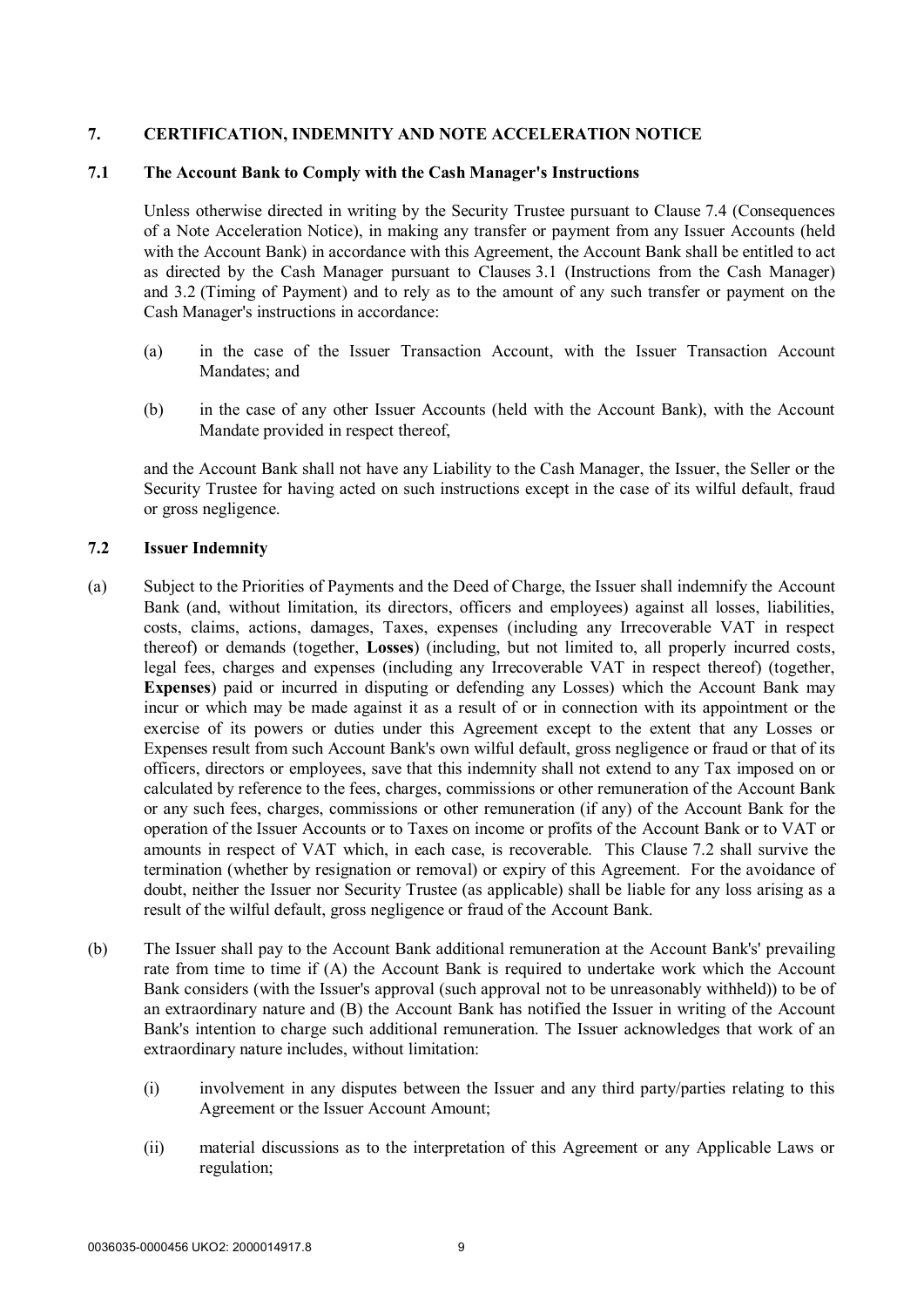- (iii) involvement in or association with any legal or regulatory proceedings;
- (iv) issues arising out of an insolvency or any similar procedure relating to the Issuer; and
- (v) material amendments to this Agreement or work associated with the review and/or execution of any additional documentation not in the contemplation of all of the parties to this Agreement at the date of this Agreement.

### **7.3 Liability of the Account Bank**

- (a) Neither the Account Bank nor any of its officers, employees or agents shall be liable to any person or entity, including but not limited to the Issuer, the Security Trustee and the Cash Manager, for any loss, Liability, claim, debts, action, damages or expenses arising out of or in connection with its performance of or its failure to perform any of its obligations under this Agreement save as are caused by its own gross negligence, wilful default or fraud or that of its officers, directors or employees.
- (b) The Account Bank shall not be responsible for any loss or damage, or failure to comply or delay in complying with any duty or obligation under or pursuant to this Agreement arising as a direct or indirect result of any Force Majeure Event or any event where, in the opinion of the Account Bank acting reasonably, performance of the relevant duty or obligation under or pursuant to this Agreement would or may be illegal or would result in the Account Bank being in breach of any Applicable Laws, or any decree, order, award, decision or judgment of any court, or practice, request, direction, notice, announcement or similar action (whether or not having the force of law but with which the Account Bank would normally comply) of any Authority or stock exchange or self-regulatory organisation to which the Account Bank is subject and may without Liability do anything which in its opinion is necessary to comply with such law, rule or regulation.
- (c) Notwithstanding the foregoing, under no circumstances will the Account Bank be liable to any party to this Agreement or any other person for any indirect, incidental or consequential loss or damage (being, inter alia, loss of business, goodwill, opportunity or profit) even if advised of such loss or damage and the liabilities of the Account Bank shall be limited to the maximum amount standing to the credit of the Issuer Accounts held with the Account Bank during any Interest Period.
- (d) Neither the Account Bank nor any of their officers, employees or agents shall be required to make any payment or distribution to the extent that the amount standing to the credit of the Issuer Accounts (held with the Account Bank) is insufficient and shall incur no Liability whatsoever from any non-payment or non-distribution in such circumstances.
- (e) In this Agreement:

**Force Majeure Event** means any event (including, but not limited to, an act of God, fire, epidemic or pandemic (including widespread health crises or the fear of such crises (including, but not limited to, coronavirus/Covid-19, measles, SARS, Ebola, H1N1, Zika, avian influenza, swine flu (or any strain of the foregoing)), explosion, floods, earthquakes, typhoons; riot, civil commotion or unrest, insurrection, terrorism, war, strikes or lockouts; nationalisation, expropriation, redenomination or other related governmental actions; any Applicable Laws of an Authority, supranational body; regulation of the banking or securities industry including changes in market rules, currency restrictions, devaluations or fluctuations; market conditions affecting the execution or settlement of transactions or the value of assets; and breakdown, failure or malfunction of any telecommunications, computer services or systems, or other cause) beyond the control of any party to this Agreement which restricts or prohibits the performance of the obligations of such party contemplated by this Agreement.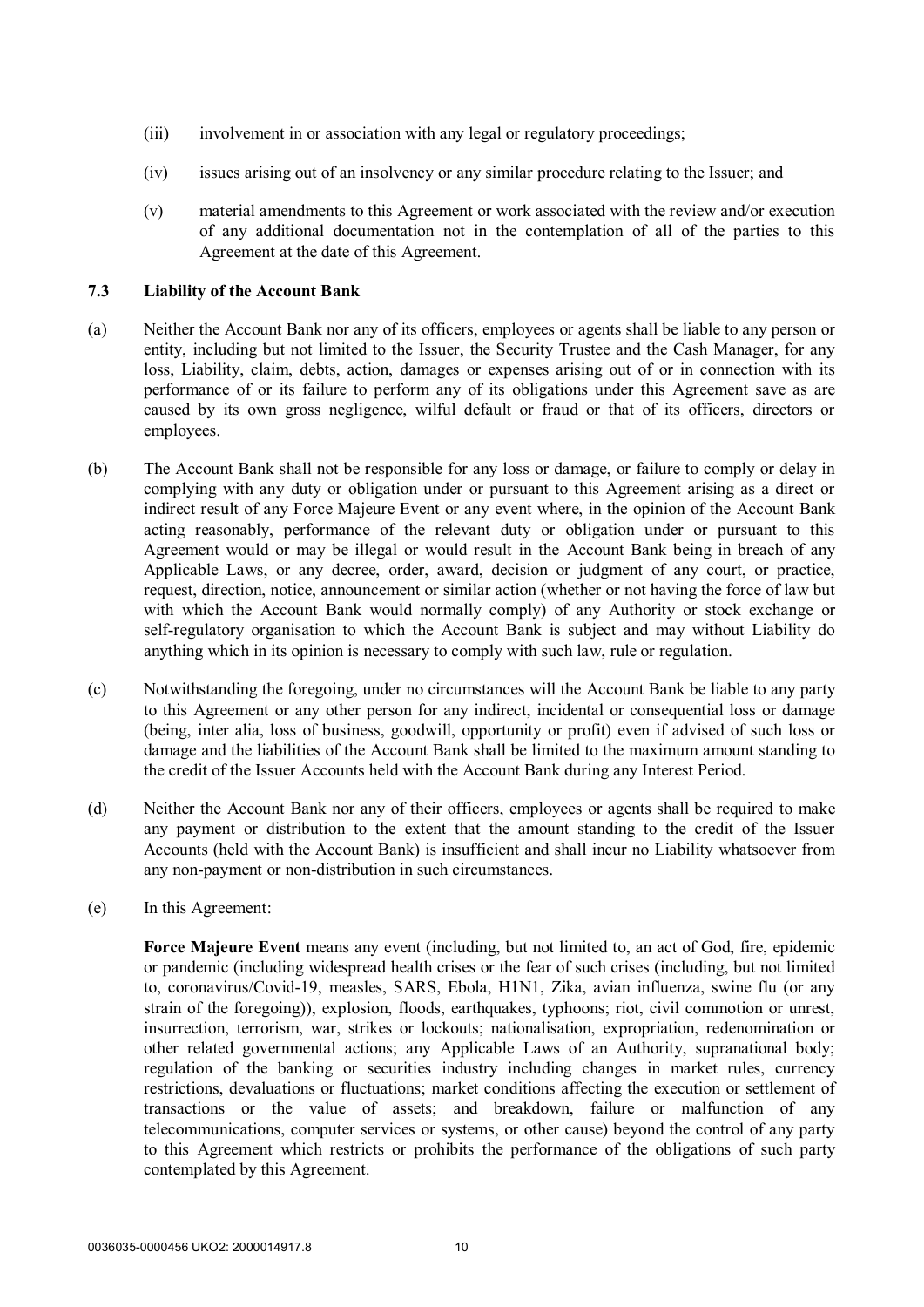(f) The Account Bank will only be liable to the Issuer and/or the Security Trustee for losses, liabilities, costs, expenses (including any Irrecoverable VAT in respect thereof) and demands arising directly from the performance of its obligations under this Agreement suffered by or occasioned to the Issuer and/or the Security Trustee (**Liabilities**) to the extent that the Account Bank has been grossly negligent, fraudulent or in wilful default in respect of its obligations under this Agreement. The Account Bank shall not otherwise be responsible for any Liabilities which may result from anything done or omitted to be done by it in connection with this Agreement.

#### **7.4 Consequences of a Note Acceleration Notice**

The Account Bank acknowledges that, if it receives notice in writing from the Security Trustee to the effect that: (i) the Note Trustee has served a Note Acceleration Notice on the Issuer; or (ii) the appointment of Eurobank, S.A. as Cash Manager under the Cash Management Agreement has been terminated (but without prejudice to Clause 7.1 (The Account Bank to Comply with the Cash Manager's Instructions); all rights, authority and powers of the Cash Manager in respect of the Issuer Accounts shall be terminated and be of no further effect and the Account Bank agree that they shall comply solely with the directions of: (i) upon receipt of a notice from the Security Trustee to the effect that the Note Trustee has served a Note Acceleration Notice on the Issuer, the Security Trustee; or (ii) upon receipt of a notice from the Security Trustee that the appointment of the Cash Manager has been terminated, any successor cash manager appointed by the Issuer (subject to such successor cash manager having entered into an agreement with the Account Bank on substantially the same terms as this Agreement) in relation to the operation of each of the Issuer Accounts.

#### **7.5 Investments and holding of assets**

Notwithstanding any other term of this Agreement, the Account Bank shall not be liable for any claim, loss, Liability, costs, expenses and/or damages arising as a result of the general risk of investment in or solely by virtue of the holding of assets in any jurisdiction. The Account Bank shall not be required to instruct or procure investment by or on behalf of the Issuer in any Authorised Investment if it believes that doing so would result in the Account Bank exceeding its powers or any other relevant authorisation. In transferring funds for investment in any Authorised Investment and arranging entry into transactions for the acquisition of Authorised Investments by or on behalf of the Issuer, the Account Bank shall act only upon it receiving an instruction to take such an action and at all times as agent for the Issuer and may assume that the Issuer is not relying on it to provide any advice as to the merits of or the suitability of the relevant transaction or the relevant Authorised Investment or as to any legal, regulatory or tax matters or otherwise. The Account Bank shall not advise in relation to any investment decision relating to any Authorised Investment nor shall any act or statement by it be construed as constituting such advice. The Account Bank shall have no responsibility for any Authorised Investment losses or any losses resulting from Authorised Investments, reinvestment or liquidation of any portion of the Issuer Transaction Account.

### **8. AUTHORISED INVESTMENTS INSTRUCTIONS**

- 8.1 The Issuer acknowledges that it has read and understood the information provided by the Account Bank set out in Schedule 6 (Information Required by Directive 2014/65/EU ("MIFID II")) hereto.
- 8.2 The Account Bank shall:
	- (a) use reasonable endeavours to procure that amounts (to the extent then credited to and representing cleared funds in the Issuer Transaction Account) shall be invested in an Authorised Investment as soon as reasonably practicable following receipt from the Account Bank of an Investment Instruction in, or substantially in, the form set out in Schedule 4 (Form of Investment Instruction) (an **Investment Instruction**) signed by the Cash Manager directing the Account Bank to procure the investment on behalf of the Cash Manager of the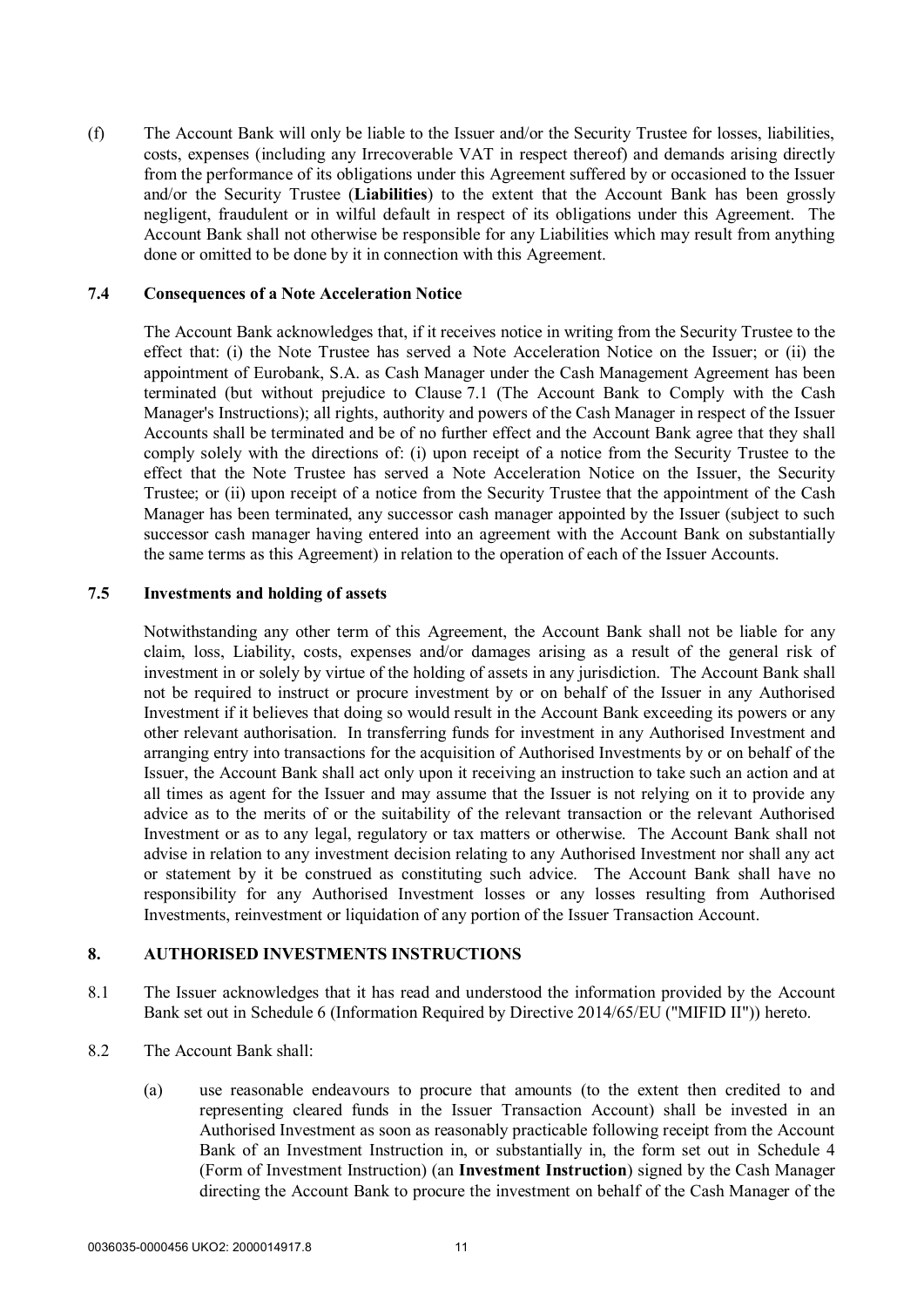amount set out therein (which for the avoidance of doubt may not exceed the amount standing to the credit of the relevant Issuer Account on the applicable value date) in the Authorised Investment set out therein;

- (b) so far as it is able pursuant to the terms of the relevant Authorised Investment, procure the liquidation of, and settle any relevant transaction liquidating, any Authorised Investment or any portion thereof, and procure the transfer of the proceeds to the relevant Issuer Transaction Account or in accordance with the terms of a Liquidation Instruction in, or substantially in, the form set out in Schedule 5 (Form of Liquidation Instruction) signed the Cash Manager directing the Account Bank to procure the liquidation of the Authorised Investment set out therein; and
- (c) pay, release, transfer, liquidate or otherwise deal with any part of the balance standing to the credit of the relevant Issuer Transaction Account (including any Authorised Investment) or any portion thereof in accordance with (and no later than five (5) clear Business Days following receipt of), the terms of an order, judgment, award, decision or decree determining the entitlement of the Issuer or any other person to the balance standing to the credit of the relevant Issuer Transaction Account (including any Authorised Investment) or any portion thereof, provided that, at the Account Bank's sole discretion, such order, judgment, award, decision or decree shall be accompanied by a legal opinion satisfactory to the Account Bank confirming the effect of such order, judgment, award, decision or decree and that it represents a final adjudication of the rights of the parties by a court or tribunal of competent jurisdiction, and that the time for appeal from such order, judgment, award, decision or decree has expired without an appeal having been made,

subject in each case to any relevant instruction being received by the Account Bank at least 3 (three) clear Business Days before the date on which any payment, investment, liquidation or transfer is to be made and provided that the Account Bank shall only be required to make any payment, transfer, investment, liquidation or take any other action on a Business Day.

- 8.3 The Cash Manager agrees that it will act on the instructions of the Class B Noteholder in instructing the Account Bank to invest in any Authorised Investment on behalf of the Issuer in accordance with the terms of the Cash Management Agreement.
- 8.4 The Account Bank agrees that it will instruct or procure investment of amounts standing to the credit of the relevant Issuer Transaction Account in any Authorised Investment only in accordance with the terms of this Agreement.

# **9. CHANGE OF SECURITY TRUSTEE, OR ACCOUNT BANK**

## **9.1 Role of Security Trustee**

- (a) If there is any change in the identity of the Security Trustee in accordance with the Deed of Charge, the Account Bank, the Cash Manager and the Issuer shall execute such documents and take such action as the successor security trustee and the outgoing Security Trustee may reasonably require for the purpose of vesting in the successor security trustee the rights and powers of the outgoing Security Trustee under this Agreement and releasing the outgoing Security Trustee from its future obligations under this Agreement.
- (b) It is hereby acknowledged and agreed that by its execution of this Agreement the Security Trustee shall not assume or have any obligations or liabilities to the Account Bank, the Cash Manager or the Issuer under this Agreement notwithstanding any provision herein and that the Security Trustee has agreed to become a party to this Agreement for the purpose only of taking the benefit of this Agreement and agreeing to amendments to this Agreement pursuant to Clause 25 (Amendments).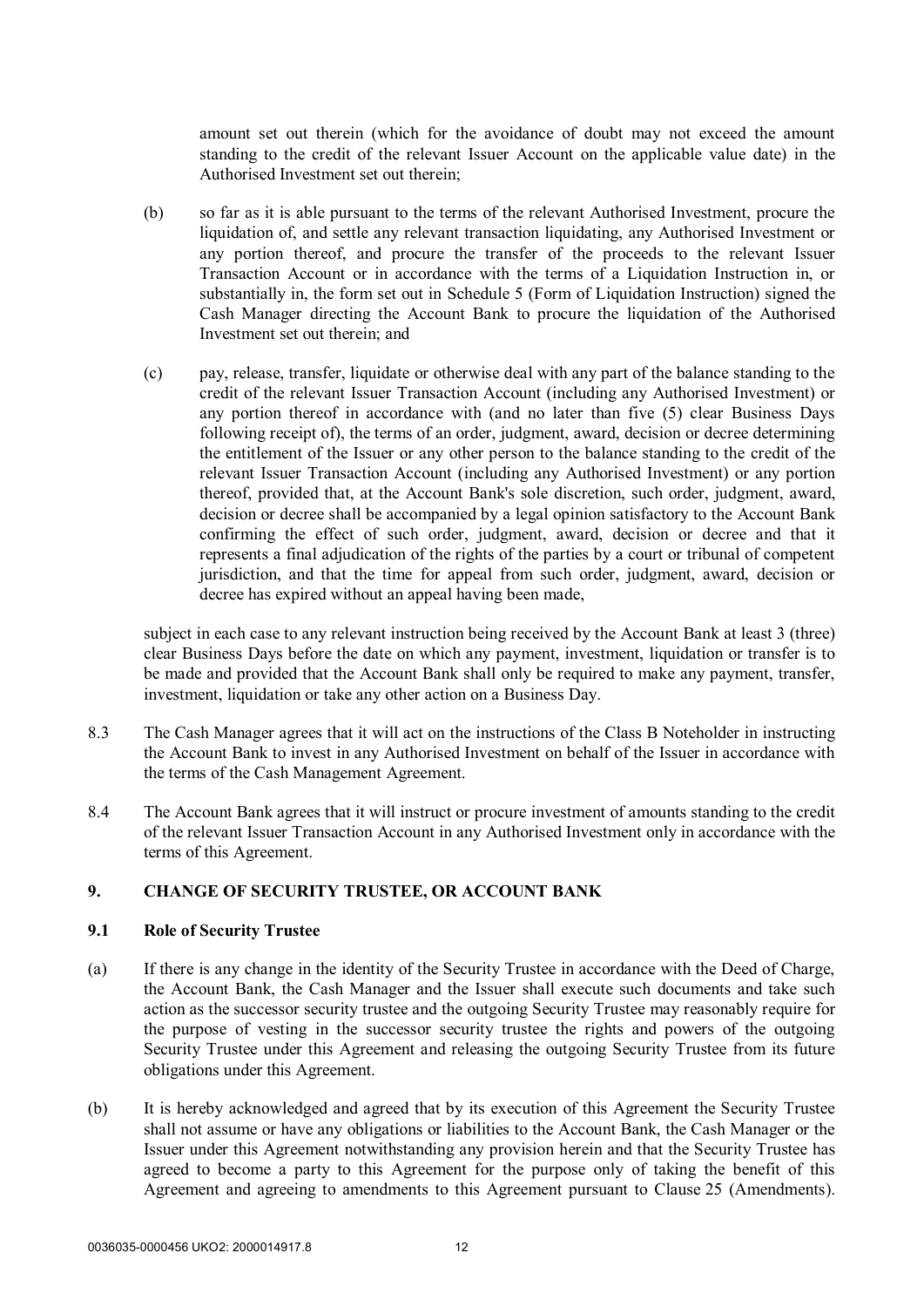Any liberty or right which may be exercised (or not exercised, as the case may be) or determination which may be made under this Agreement by the Security Trustee may be exercised (or not exercised, as the case may be) or made (or not made, as the case may be) in the Security Trustee's absolute discretion or as directed by the Note Trustee pursuant to the Deed of Charge without any obligation to give reasons therefore, and the Security Trustee shall not be responsible for any Liability occasioned by so acting but subject always to the provisions of the Deed of Charge. Without prejudice to the obligations of the Issuer, neither the Security Trustee nor any receiver appointed pursuant to the Deed of Charge shall be liable to pay any amounts due under this Agreement, subject as provided in Clause 6.3 (Enforcement When Not All Amounts Due and Payable) of the Deed of Charge.

(c) The Security Trustee shall not have any duty to monitor or supervise the performance by the Account Bank of its duties and obligations under this Agreement or any other Transaction Document (and the Security Trustee shall be entitled to assume that the Account Bank is performing its duties and obligations thereunder until it has actual knowledge to the contrary) nor shall the Security Trustee be in any way liable for any Liability suffered by any party hereto or any other party resulting from the acts or omissions of the Account Bank or any of their agents, subcontractors, representatives or delegates in the discharge of any of the duties and obligations the Account Bank is obliged to perform as the agent of, among others, the Security Trustee. All the provisions of the Deed of Charge and the Trust Deed relating to the exercise by the Security Trustee of its powers, trusts, authorities, duties, rights and discretions shall apply, *mutatis mutandis*, to the discharge by the Security Trustee of its powers, trusts, authorities, duties, rights and discretions under this Agreement.

#### **9.2 Change of the Account Bank**

If there is any change in the identity of the Account Bank, the other parties to this Agreement shall execute such documents and take such actions as the successor Account Bank, the outgoing Account Bank and the Security Trustee may require for the purpose of vesting in the successor Account Bank the rights and obligations of the outgoing Account Bank and releasing the outgoing Account Bank from its future obligations under this Agreement.

#### **9.3 Change of Cash Manager**

If there is any change in the identity of the Cash Manager, the other parties to this Agreement shall execute such documents and take such actions as the successor Cash Manager and the outgoing Cash Manager and the Security Trustee may require for the purpose of vesting in the successor Cash Manager the rights and obligations of the outgoing Cash Manager and releasing the outgoing Cash Manager from its future obligations under this Agreement.

## **10. TERMINATION**

#### **10.1 Termination Events**

The Issuer or the Cash Manager on its behalf:

- (a) may (with the prior written consent of the Security Trustee) terminate this Agreement and close the Issuer Accounts in the event that any of the matters specified in paragraphs (i) to (iii) (inclusive) below occur; and
- (b) shall (with the prior written consent of the Security Trustee) terminate this Agreement and close the Issuer Accounts in the event that any of the matters specified in paragraph (iv) below occur,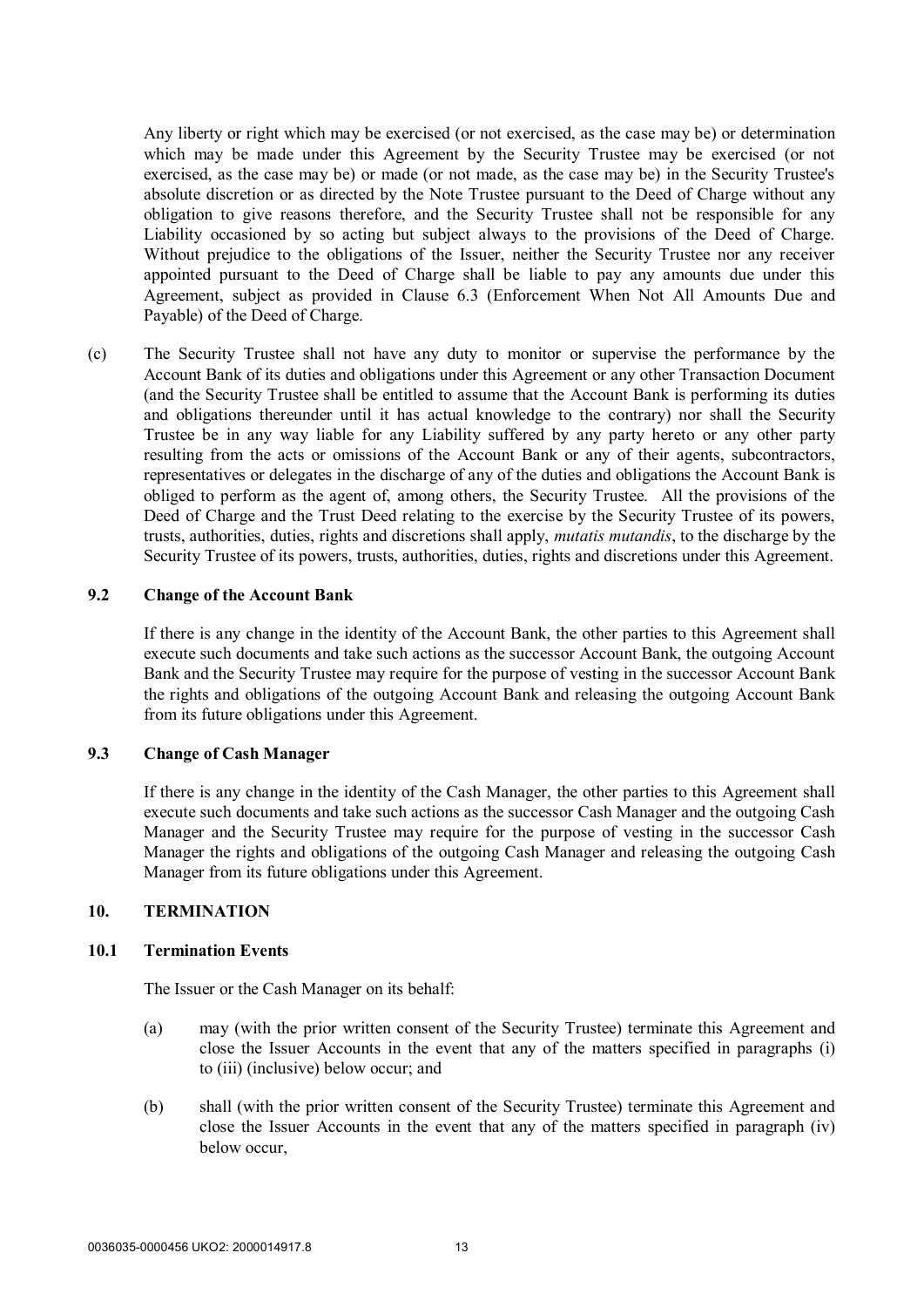in each case by serving a written notice of termination on the Account Bank(with a copy to, as applicable, the Cash Manager, the Issuer and the Security Trustee) in any of the following circumstances (each an **Account Bank Termination Event**):

- (i) if a deduction or withholding for or on account of any Tax is imposed, or it appears likely that such a deduction or withholding will be imposed, in respect of the interest payable on any Issuer Accounts (held with the Account Bank); or
- (ii) if the Account Bank defaults in the performance of its obligations under this Agreement and such default continues unremedied for a period of five Business Days after the Account Bank receives notice or becomes aware of such default; or
- (iii) if the Account Bank materially breaches its obligations under this Agreement, the Deed of Charge or any other Transaction Document to which the Account Bank is a party; or
- (iv) if an Insolvency Event occurs with respect to the Account Bank,

provided that in each case, such termination shall not take effect until the Account Bank, a replacement financial institution or institutions, shall have entered into an agreement on terms commercially acceptable in the market, pursuant to which the substitute Account Bank agrees to assume and perform all the material duties and obligations of the Account Bank under this Agreement, subject to the prior approval of the Security Trustee (such approval shall be given by the Security Trustee on receipt by it of a certificate signed by two directors or Authorised Signatories of the Issuer confirming that the conditions to the termination or replacement of the Account Bank set out in this Clause 10.1 have been met).

## **10.2 Notification of Termination Event**

Each of the Issuer, the Cash Manager and the Account Bank undertakes and agrees to notify the Security Trustee in accordance with Clause 15 (Notices) promptly upon becoming aware of any Account Bank Termination Event or any event which with the giving of notice or lapse of time or certification would constitute the same pursuant to Clause 10.3 (Termination by Security Trustee).

### **10.3 Termination by Security Trustee**

Following the service of a Note Acceleration Notice on the Issuer, the Security Trustee may serve a notice of termination on the Account Bank at any time.

### **10.4 Automatic Termination**

This Agreement shall automatically terminate (if not terminated earlier pursuant to this Clause 10) on the date falling 90 days after all Secured Obligations have been irrevocably discharged in full and the balance of amounts standing to the credit of all Issuer Accounts has been reduced to zero. The Cash Manager shall as soon as is reasonably practicable send notice to the Account Bank if termination has or will occur in accordance with this Clause 10.4.

# **10.5 Termination by the Account Bank**

- (a) The Account Bank may terminate this Agreement and cease to operate any of the Issuer Accounts at any time:
	- (i) on the Account Bank giving not less than 45 days' prior written notice (or such shorter period as may be reasonable in the circumstances where termination is due to fraud, material non-compliance with the Account Bank's terms and conditions relating to the relevant Issuer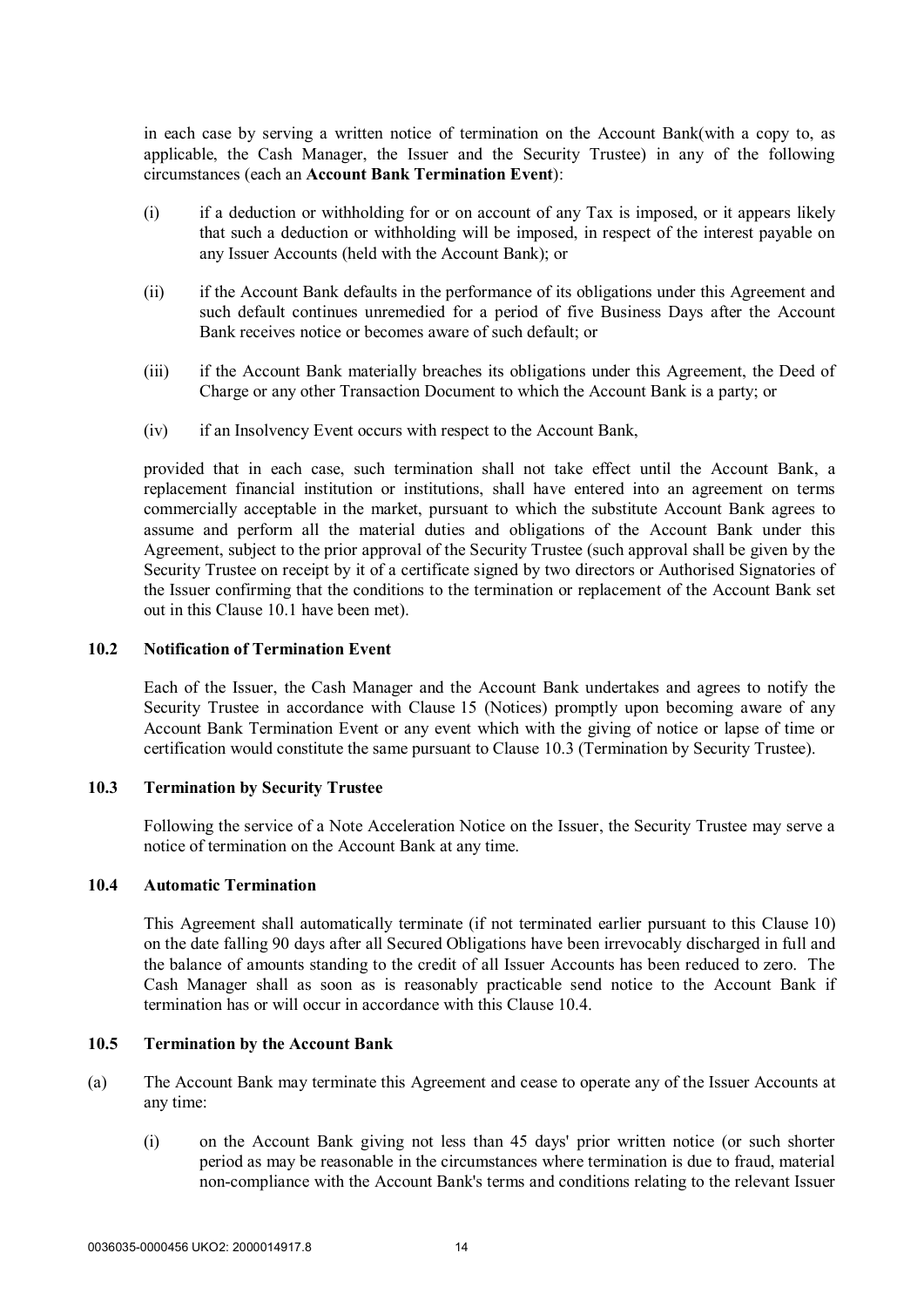Accounts or material default by the Issuer under this Agreement) thereof ending on any Business Day which does not fall on an Interest Payment Date or less than five Business Days before an Interest Payment Date to each of the other parties hereto without assigning any reason therefor other than to specify that such termination is in accordance with this Clause 10.5; and

(ii) on the Account Bank giving not less than 45 days' prior written notice thereof ending on any Business Day which does not fall on an Interest Payment Date or less than five Business Days before an Interest Payment Date to each of the other parties hereto if the Account Bank shall have demanded payment of its due charges or any interest and the same shall have remained unpaid for a period of one month; provided that, if the relevant amounts have been paid on or before the date six weeks after the date of delivery of such notice, then the notice shall have no effect,

provided that in each case, such termination shall not take effect until a replacement financial institution or institutions shall have entered into an agreement on terms commercially acceptable in the market, pursuant to which the substitute account bank agrees to assume and perform all the material duties and obligations of the Account Bank under this Agreement, subject to the prior approval of the Security Trustee (such approval shall be given by the Security Trustee on receipt by it of a certificate signed by two directors or Authorised Signatories of the Issuer confirming that the conditions to the termination or replacement of the Account Bank set out in this Clause 10.5 have been met).

- (b) In the event of a termination and cessation of its appointment as the Account Bank pursuant to this Agreement, the Account Bank shall use reasonable efforts to assist the other parties hereto to effect an orderly transition of the banking arrangements documented hereby or thereby, except where termination is a result of fraud or material default by the Issuer under this Agreement, in which case, the the Account Bank may but shall not be obligated to assist the parties hereto to effect an orderly transition and termination of the banking arrangements and termination of the banking arrangements.
- (c) In all cases, the Account Bank shall not be responsible for any costs or expenses occasioned by a termination and cessation of its appointment as the Account Bank pursuant to this Agreement.

#### **10.6 Merger**

Any corporation into which the Account Bank may be merged or converted, or any corporation with which the Account Bank may be consolidated, or any corporation resulting from any merger, conversion or consolidation to which the Account Bank shall be a party, or any corporation to which the Account Bank shall sell or otherwise transfer all or substantially all of its assets shall, on the date when the merger, conversion, consolidation or transfer becomes effective and to the extent permitted by any Applicable Laws and subject to any credit rating requirements set out in this Agreement, become the successor account bank under this Agreement without the execution or filing of any paper or any further act on the part of the parties to this Agreement, unless otherwise required by the Issuer or the Security Trustee, and after the said effective date all references in this Agreement to the Account Bank shall be deemed to be references to such successor corporation. Written notice of any such merger, conversion, consolidation or transfer shall immediately be given to the Issuer, Cash Manager and (following delivery of a Note Acceleration Notice) the Security Trustee by the Account Bank.

# **11. FURTHER ASSURANCE**

The parties hereto agree (in the case of any party other than the Issuer, at the request and, subject to any other provisions of the Transaction Documents, at the cost of the Issuer) that they will co-operate fully to do all such further acts and things and execute any further documents as may be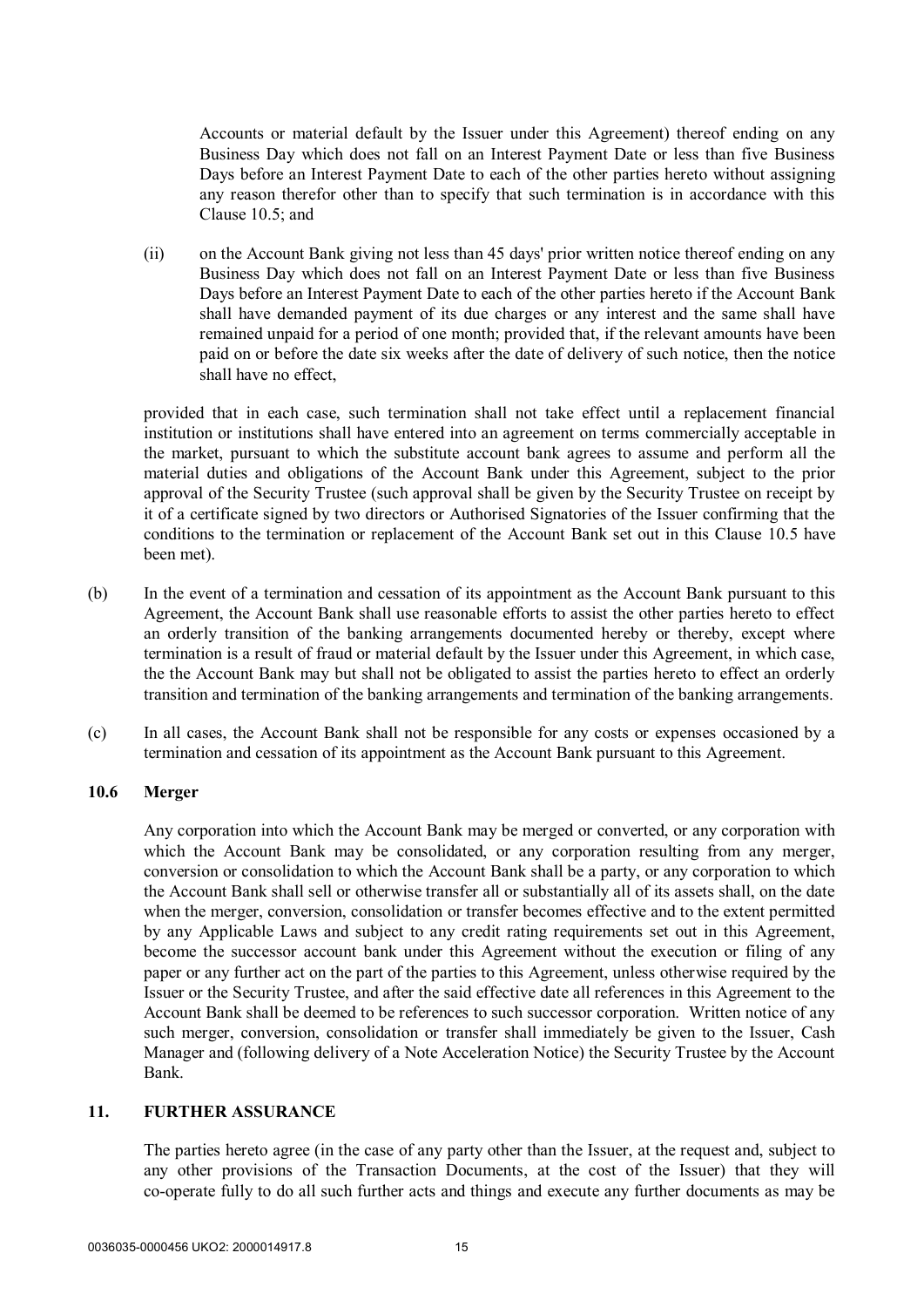necessary or reasonably desirable to give full effect to the arrangements contemplated by this Agreement.

#### **12. CONFIDENTIALITY**

#### **12.1 Confidentiality of Information**

- (a) Each party to this Agreement agrees that during the term of this Agreement and thereafter it shall keep confidential and it shall not disclose to any person whatsoever, any information relating to the business, finances or other matters of a confidential nature of any other party hereto of which it may have obtained as a result of the execution of this Agreement or of which it may otherwise have come into the possession of as a result of the performance of its obligations in respect of the Transaction.
- (b) No printed matter which mentions the Account Bank shall be publicly issued by the Issuer without the prior written consent of the Account Bank. Notwithstanding the previous sentence (or Clause 12.2 (Disapplication of confidentiality provisions) below), the Account Bank hereby consents to the disclosure of this Agreement pursuant to Clauses 12.2(e) and (f) (Disapplication of confidentiality provisions) below.
- (c) The Issuer represents that it has sent to or received from any person regarding whom it has provided information to the Account Bank any notices, consents and waivers necessary to permit the processing of that information, and that it will do so in advance of providing such information in the future.
- (d) The Issuer undertakes not to supply to the Account Bank any personal data or sensitive data, whether relating to such party, its personnel, customers or other data subjects, except to the extent that it is required to provide such information in order to comply with requests for information made by the Account Bank pursuant to its **KYC Procedures** (as defined below) or for the purposes of compliance with Applicable Law. For the purposes of this paragraph "data subject", "personal data" and "sensitive data" each have the meaning given to them in the Regulation (EU) 2016/679 as implemented by the relevant member state. Where, for the purpose of this clause 12.1(d), **KYC Procedures** means the Account Bank's procedures relating to the verification of the identity (including, if applicable, beneficial ownership) and business of its potential and existing clients.

#### **12.2 Disapplication of confidentiality provisions**

The parties to this Agreement shall use reasonable endeavours to prevent any such disclosure referred to in Clause 12.1 (Confidentiality of Information), provided that Clause 12.1 (Confidentiality of Information) shall not apply:

- (a) to the disclosure of any information to any person insofar as such disclosure is expressly permitted by this Agreement;
- (b) to the disclosure of any information already known to the recipient otherwise than as a result of entering into any of the Transaction Documents or as a result of a breach of this Clause 12;
- (c) to the disclosure of any information with the consent of all the parties hereto;
- (d) to the disclosure of any information which is or becomes public knowledge otherwise than disclosure being made in breach of this Clause 12 or as a result of the unauthorised or improper conduct of the recipient;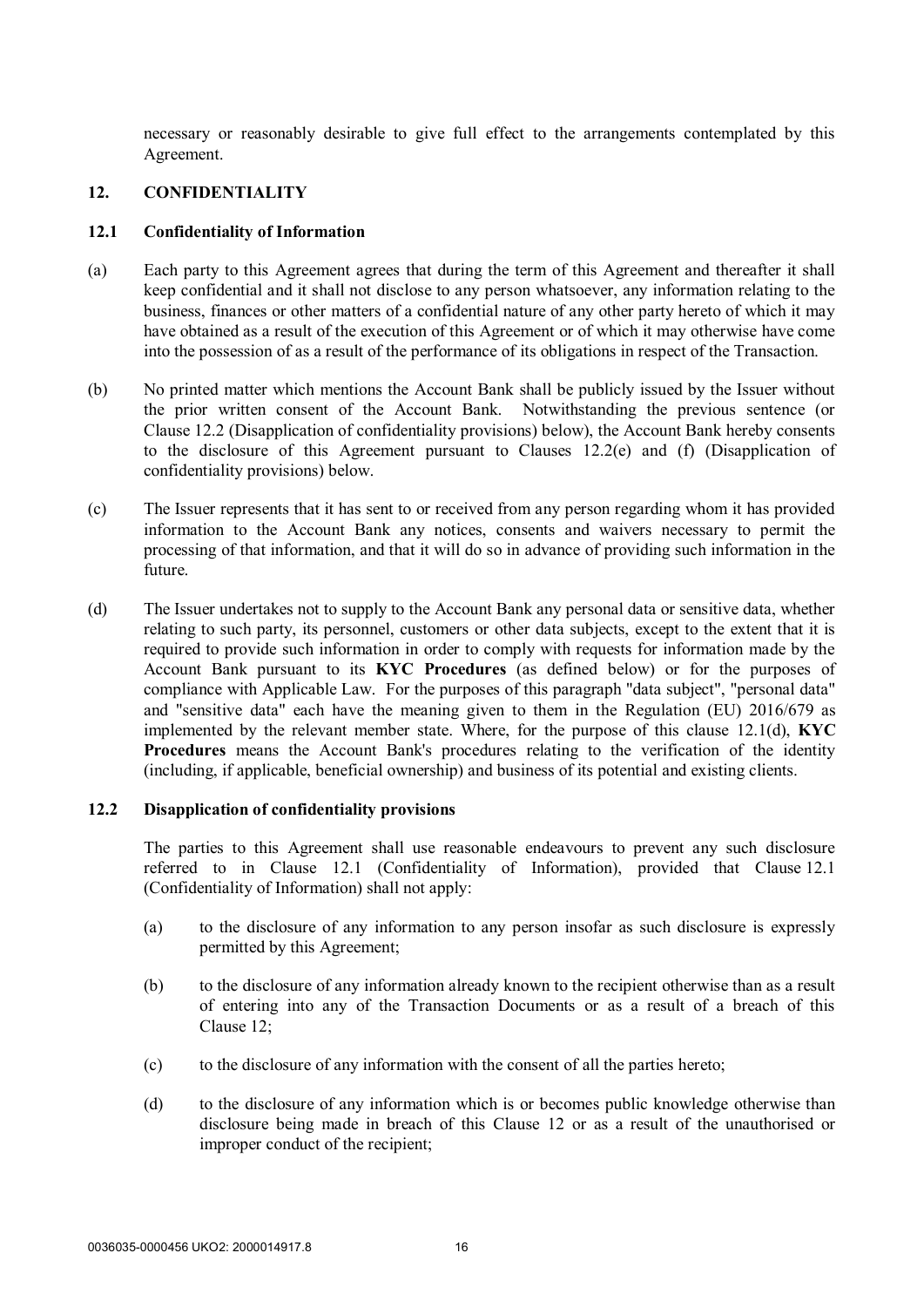- (e) to the disclosure of any information:
	- (i) in order to obtain the admission of the Notes to listing and to trading on any stock exchange agreed between the Issuer and Eurobank; or
	- (ii) which is necessary or desirable to provide to prospective investors in the Notes;
- (f) to the extent that disclosure is required pursuant to any law or order of any court of competent jurisdiction or pursuant to any direction, request or requirement (whether or not having the force of law) of any central bank or any governmental or other regulatory or taxation authority (including any official bank examiners or regulators or stock exchange);
- (g) to the extent that the recipient needs to disclose any information to any of its employees, provided that before any such disclosure, the relevant party shall make the relevant employees aware of its obligations of confidentiality under this Agreement and shall at all times procure compliance with such obligations by such employees;
- (h) to the extent that the recipient needs or wishes to disclose the same for the exercise, protection or enforcement of any of its rights under any of the Transaction Documents or, in the case of the Security Trustee, for the purpose of discharging, in such manner as it thinks fit, its duties or obligations under or in connection with the Transaction Documents in each case to such persons as require to be informed of such information for such purposes including, without prejudice to any Secured Creditor or, in the case of the Security Trustee, in connection with transferring or purporting to transfer its rights and obligations to a successor trustee;
- (i) to the disclosure of any information to a prospective successor party and additional or successor parties on the basis that the recipient will hold such information confidential upon substantially the same terms as this Clause 12;
- (j) to the disclosure of any information to professional advisers to, or agents of, any party to this Agreement who receive the same under a duty of confidentiality;
- (k) to the disclosure of information between branches of the Account Bank or to any other Account Bank organisation (or service provider for the Account Bank's organisation) for confidential use and the Issuer acknowledges that information may be transferred to jurisdictions which do not have strict data protection or data privacy laws; or
- (l) to the disclosure of information relevant to the payment in question to persons from whom the relevant party receives payments or to whom the relevant party makes payments on behalf of the Issuer.

Notwithstanding anything contained in Clause 12.2 (*Disapplication of confidentiality provisions*) above, Clause 12.1(b) (*Confidentiality of Information*) shall continue to apply to Clauses 12.2(e) and (f) (*Disapplication of confidentiality provisions*).

# **13. COSTS**

The Issuer agrees to pay the properly incurred costs (including properly incurred legal costs and expenses and any Irrecoverable VAT in respect thereof) of the Account Bank in connection with the negotiation and execution of any further documents and the taking of any further action to be executed or taken pursuant to Clauses 9 (Change of Security Trustee, or Account Bank), 10 (Termination) (other than Clauses 10.1(b)(iii) to (iv) (*Termination Events*)), 10.4 (*Automatic Termination*) and 11 (Further Assurance) and otherwise in connection with this Agreement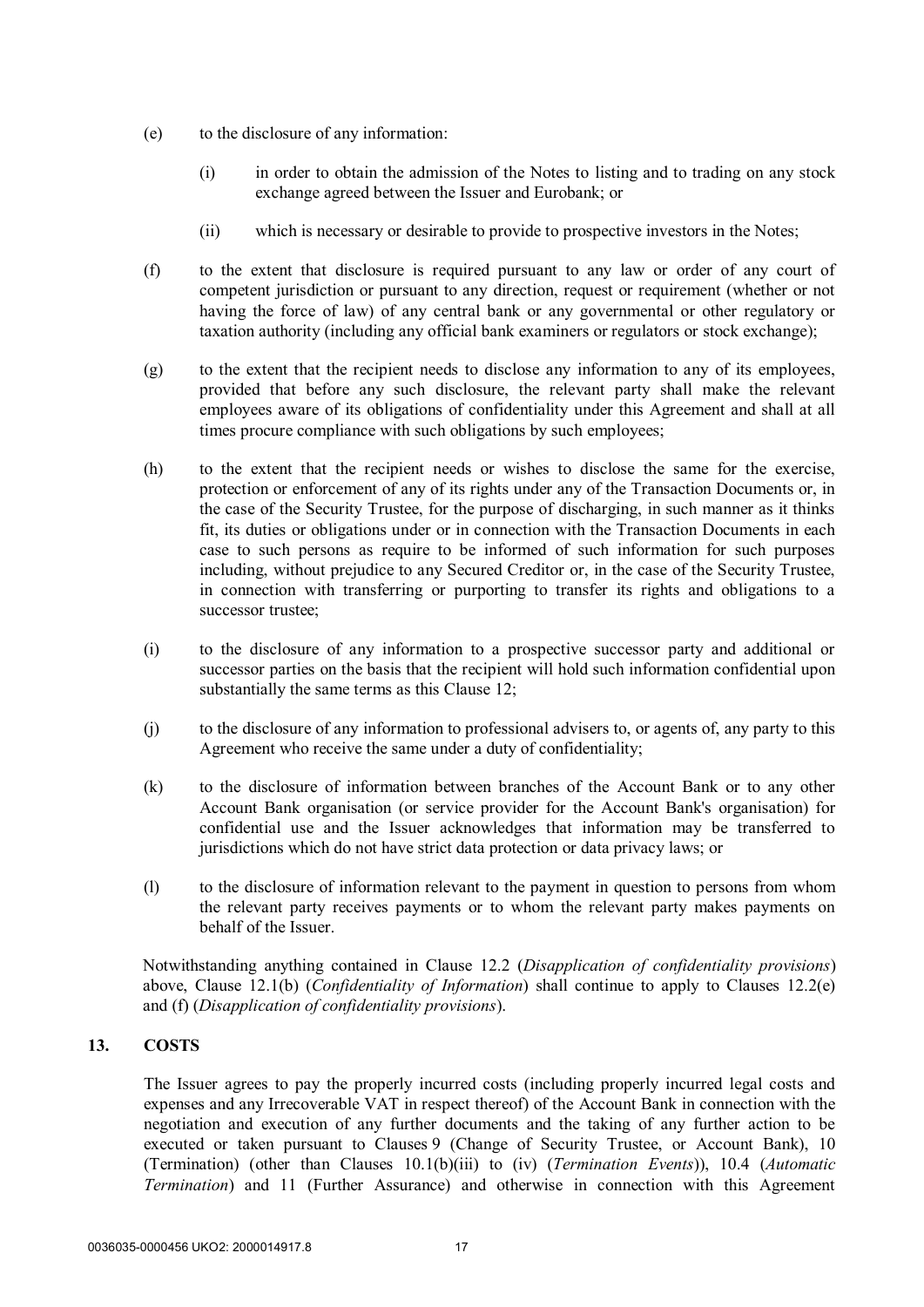(including under Clause 3.10 (*Reliance on advisers*)) or any amendment thereof. All amounts payable under this Clause 13 will be made in accordance with the relevant Priority of Payments. The Issuer agrees to pay any and all stamp, registration and other documentary taxes, duties, assessments or government charges (including any interest and penalties thereon or in connection therewith) which may be payable in connection with the execution, delivery, performance and enforcement of this Agreement by the Account Bank. The Issuer shall not be obliged to pay any costs under this Clause 13 if such costs are incurred as a direct result of the fraud, gross negligence or wilful default of the Account Bank.

## **14. NON-PETITION AND LIMITED RECOURSE**

Each party to this Agreement hereby agrees that clauses 20.1 (No enforcement by Secured Creditors), 20.2 (Limited Recourse) and 20.3 (No recourse against third parties) of the Deed of Charge shall bind each of them as if set out in full herein. This Clause 14 shall survive the termination of this Agreement.

### **15. NOTICES**

### **15.1 In writing**

Any notices to be given pursuant to this Agreement to any of the parties hereto shall be sufficiently served if sent to the addresses below by prepaid first class post, by hand or facsimile transmission and shall be deemed to be given (in the case of facsimile transmission) when despatched, (where delivered by hand) on the day of delivery if delivered before 5pm (London time) on a Business Day or on the next Business Day if delivered thereafter or on a day which is not a Business Day or (in the case of first class post) when it would be received in the ordinary course of the post:

- (a) in the case of the Issuer, to ERB Recovery DAC, at Fourth Floor, 3 George's Dock, IFSC, Dublin 1, Ireland; (email Ireland@wilmingtontrust.com) for the attention of The Directors;
- (b) in the case of the Security Trustee, to Citibank, N.A., London Branch, Citigroup Centre 25-28, Canada Square, Canary Wharf, London E14 5LB; (email: abs.mbsadmin@citi.com) for the attention of Agency and Trust; and
- (c) in the case of the Account Bank and the Cash Manager, to Eurobank, S.A., 8 Iolkou & Filikis Etairias str., GR 142 34, N. Ionia Greece (Email: OTCTBOBonds@eurobank.gr and SPVs TOS@eurobank.gr; facsimile number:  $+30$  210 3522669 and  $+30$  210 3522670) for the attention of Global Markets & Treasury Back Office Division.

### **15.2 Changes**

Any party to this Agreement may change its contact details by giving five Business Days' notice to the other parties.

### **16. LANGUAGE**

- 16.1 Any notice given in connection with this Agreement must be in English.
- 16.2 Any other document provided in connection with this Agreement must be:
	- (a) in English; or
	- (b) accompanied by a certified English translation. In this case, the English translation prevails unless the document is a statutory or other official document.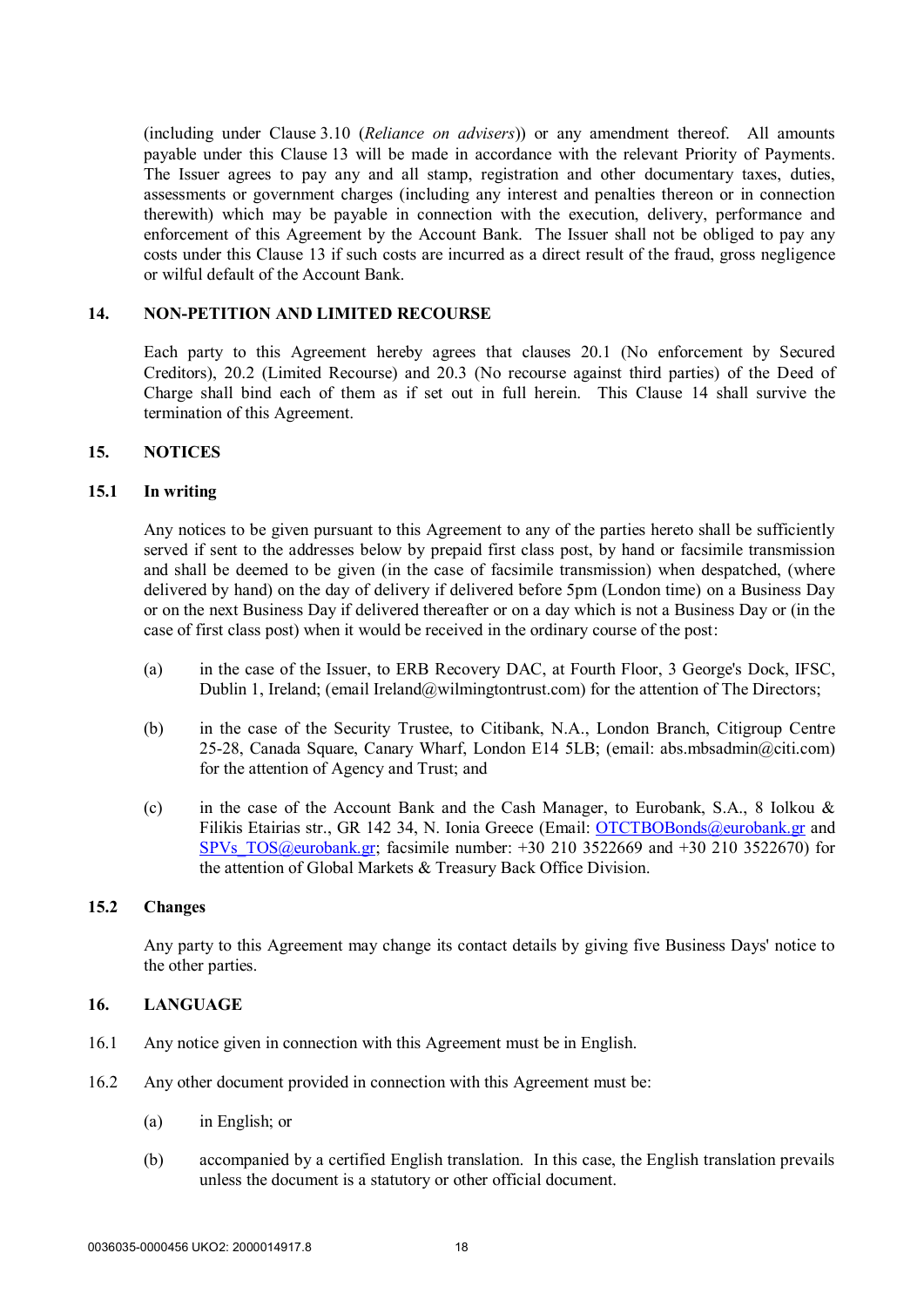# **17. INTEREST**

- 17.1 Interest shall accrue daily on the balance of the Issuer Transaction Account and shall be paid monthly in arrear on the first Business Day of each month in respect of the immediately preceding monthly period at a rate of interest equal to the Issuer Transaction Account Rate (calculated on the basis of the actual number of days elapsed and a 365 day year or 366 in a leap year) by payment for value on the same day to the relevant Issuer Transaction Account, provided that the Account Bank may, at any time, apply a new rate of interest to the relevant Issuer Transaction Account which new rate shall be effective on a date no later than 30 Business Days after the Account Bank has given written notice to the Issuer and the Cash Manager of the same (and such new rate shall then be the Issuer Transaction Account Rate). Subject to the terms of this Clause 17, amounts standing to the credit of the Issuer Transaction Account shall earn interest at the rate agreed from time to time between the Issuer and the Account Bank.
- 17.2 On any day on which interest is payable on the Issuer Transaction Account by the Account Bank under this Agreement, the Account Bank shall pay the amount of interest then due in immediately available, freely transferable, cleared funds by no later than the close of business on that day.
- 17.3 If any amount is standing to the credit, of an Issuer Account (other than the Issuer Transaction Account), such amount will bear interest at a rate, and as agreed from time to time, in writing, between the Issuer and the Account Bank.

### **18. WITHHOLDING**

All payments by the Account Bank under this Agreement shall be made in full without any deduction or withholding (whether in respect of set-off, counterclaim, duties, Taxes, charges or otherwise whatsoever) unless the deduction or withholding is required by Applicable Law, in which event the Account Bank shall:

- (a) ensure that the deduction or withholding does not exceed the minimum amount legally required;
- (b) pay to the relevant taxation or other authorities, within the period for payment permitted by Applicable Laws, the full amount of the deduction or withholding;
- (c) furnish to the Issuer or the Security Trustee (as the case may be), within the period for payment permitted by the relevant law, either:
	- (i) an official receipt of the relevant taxation authorities involved in respect of all amounts so deducted or withheld; or
	- (ii) if such receipts are not issued by the taxation authorities concerned on payment to them of amounts so deducted or withheld, a certificate of deduction or equivalent evidence of the relevant deduction or withholding; and
- (d) account to the Issuer in full by credit to the relevant Issuer Account for an amount equal to the amount of any relief, rebate, repayment or reimbursement of any deduction or withholding which the Account Bank has made pursuant to this Clause 18 and which is subsequently received by the Account Bank.

The Account Bank will make payments free of withholdings or deductions on account of Taxes unless required by any Applicable Laws. If such a deduction or withholding is so required, the Account Bank will not pay an additional amount to the Issuer.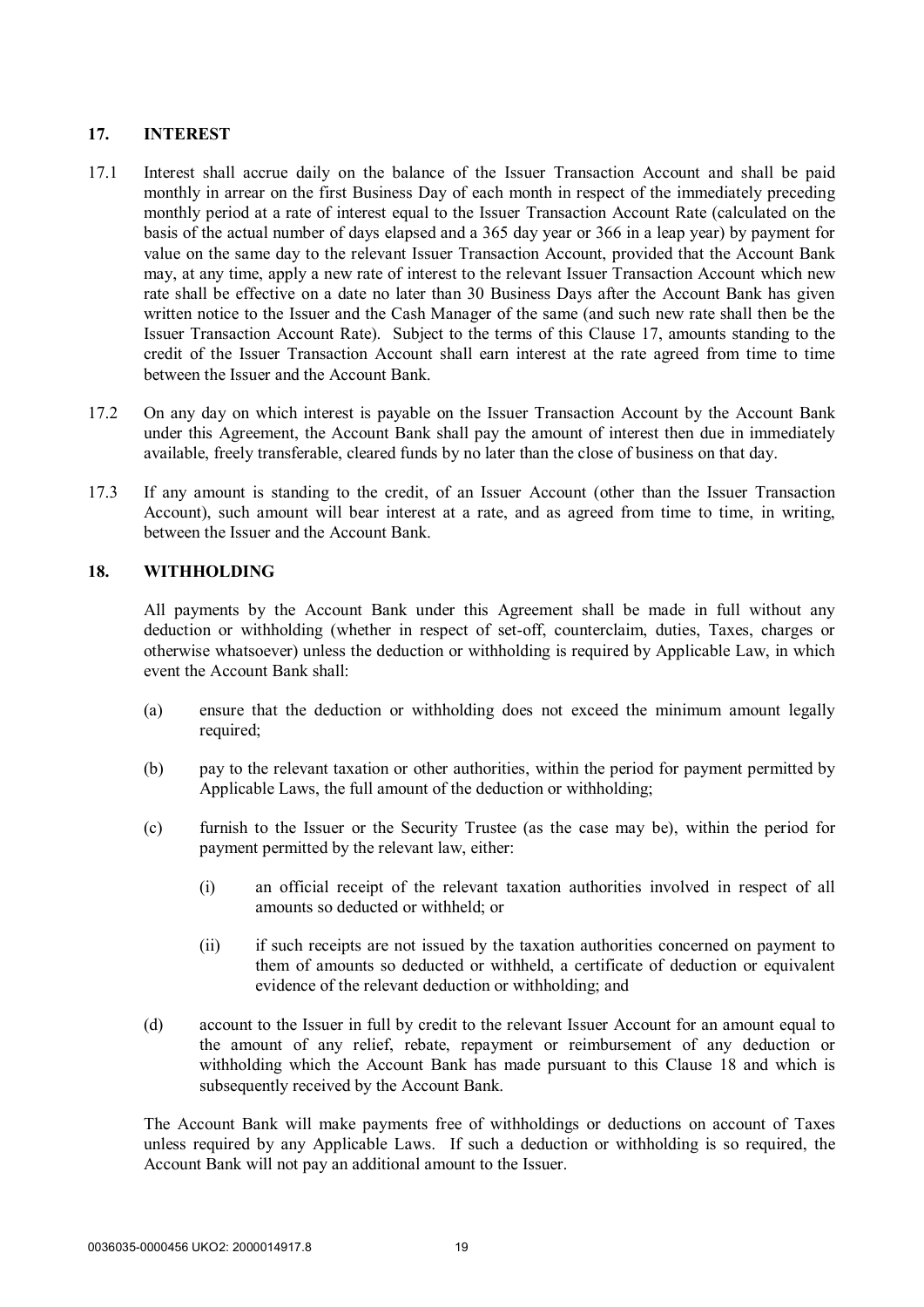#### **19. OTHER INTERESTS**

Any of the Account Bank, its officers, directors and employees may become the owner of, and/or acquire any interest in, any Notes with the same rights that it or he would have had if the Account Bank were not appointed under this Agreement, and may engage or be interested in any financial or other transaction with the Issuer, and may act on, or as depositary, trustee or agent for, any committee or body of Noteholders or other obligations of the Issuer, as freely as if the Account Bank were not appointed under this Agreement without regard to the interests of the Issuer and shall be entitled to retain and shall not in any way be liable to account for any profit made or share of brokerage or commission or remuneration or other amount or benefit received thereby or in connection therewith.

### **20. ENTIRE AGREEMENT**

This Agreement, the schedules hereto and the Deed of Charge together constitute the entire agreement and understanding between the parties in relation to the subject matter hereof and cancel and replace any other agreement or understanding in relation thereto.

### **21. PARTIAL INVALIDITY**

The invalidity, illegality or unenforceability of a provision of this Agreement does not affect or impair the continuation in force of the remainder of this Agreement.

# **22. AGENCY**

- 22.1 The Account Bank agrees and confirms that, unless otherwise notified by the Issuer or the Security Trustee, the Cash Manager, as agent of the Issuer, may act on behalf of the Issuer under this Agreement.
- 22.2 In connection with this Agreement, the Account Bank shall be entitled to rely upon any order, judgment, award, decision, decree, certification, demand, notice, or other written instrument, including any requirement and/or request for information delivered by a person or Authority delivered to it hereunder without being required to determine its authenticity or the correctness of any fact stated therein or the validity of the service thereof.
- 22.3 The Account Bank shall have no responsibility for the accuracy or appropriateness of the contents of any ruling (including the merits of such ruling) of arbitrators or any third party contemplated in any other document to which the Issuer is party as a means to resolve disputes and may rely without any Liability upon the contents thereof.
- 22.4 In the event of:
	- (a) adverse or conflicting claims or demands being made or threatened in connection with the Issuer Account Amount; or
	- (b) the Account Bank in good faith concluding that its duties hereunder are unclear in a material respect,

the Account Bank shall be entitled in its sole discretion to refuse to comply with any claims, demands or instructions with respect to the amount standing to the credit of the Issuer Accounts (held with the Account Bank) either:

(i) for so long as such adverse or conflicting claims or demands continue; or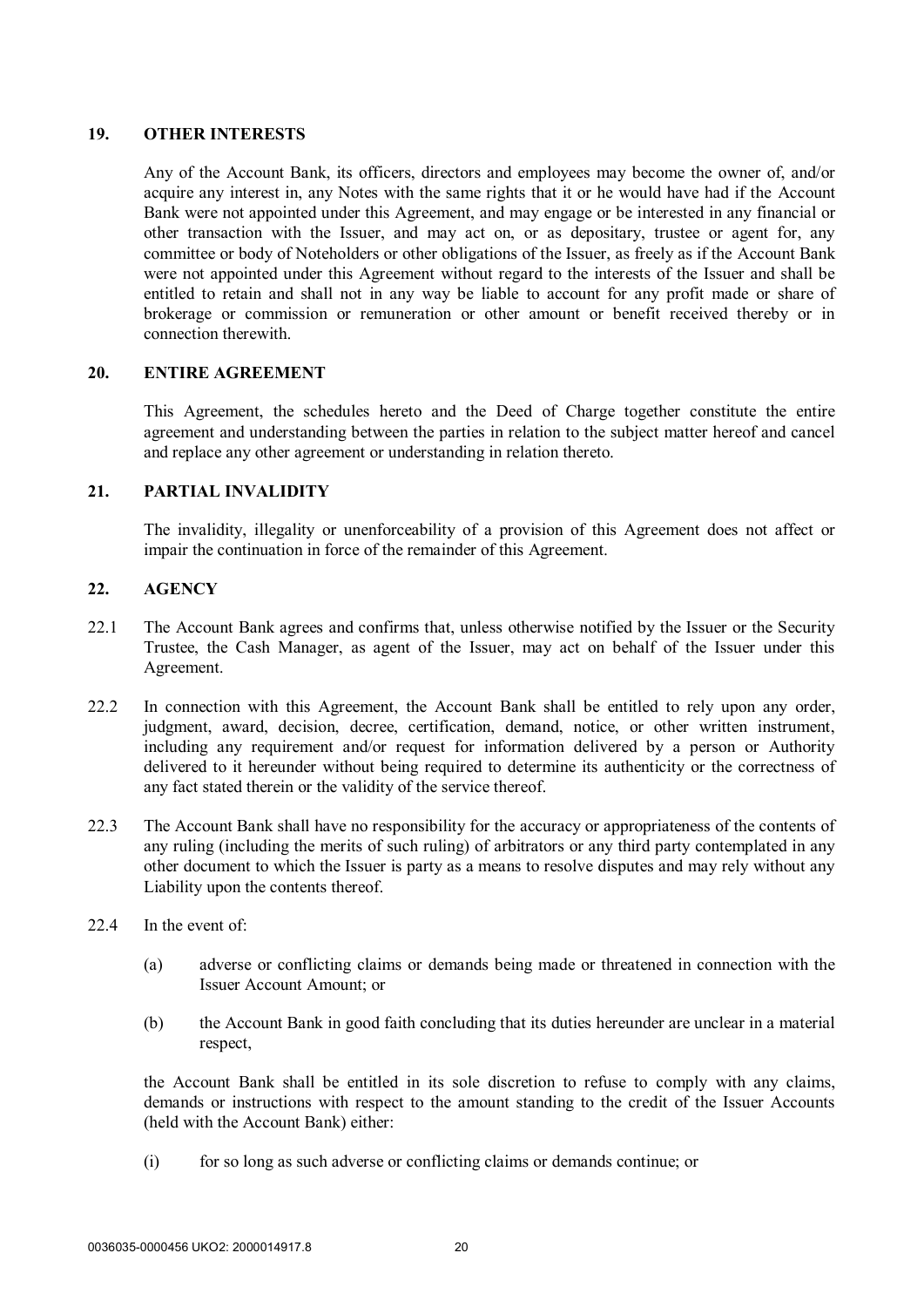(ii) until the Account Bank duties have been clarified to the satisfaction of the Account Bank (acting reasonably).

The Account Bank shall not be or become liable in any way to the Issuer for any failure or refusal to comply with such claims, demands or instructions and the Account Bank shall be entitled to refuse to act and to retain the Issuer Account Amount until required to release it.

#### **23. WAIVER**

No waiver of this Agreement or any provision(s) of this Agreement shall be effective unless it is in writing and executed by (or by some person duly authorised by) each of the parties hereto. No single or partial exercise of, or failure or delay in exercising, any right under this Agreement shall constitute a waiver or preclude any other or further exercise of that or any other right.

#### **24. ASSIGNMENT**

Subject as provided in or contemplated by Clauses 6.1(e) (Restriction on Account Bank's rights), 9.2 (Change of the Account Bank) and 10.5 (Termination by the Account Bank):

- (a) the Account Bank may not assign or transfer any of its rights or obligations hereunder without the prior written consent of the Issuer and the Security Trustee; and
- (b) the Issuer may not assign or transfer any of its rights or obligations hereunder (other than by way of security pursuant to the Deed of Charge) without the prior written consent of the Account Bank and the Security Trustee.

## **25. AMENDMENTS**

Subject to Clause 23.7 (Modification to Conditions or the Transaction Documents) of the Deed of Charge, any amendment, modification or variation to this Agreement may only be made with the prior written consent of each party to this Agreement.

#### **26. COUNTERPARTS**

This Agreement may be executed in any number of counterparts (including by facsimile), all of which, taken together, shall constitute one and the same agreement and any party to this Agreement may enter into the same by executing and delivering a counterpart (including by facsimile).

### **27. PROCESS AGENT**

The Issuer irrevocably and unconditionally appoints Wilmington Trust SP Services (London) Limited, of Third Floor, 1 King's Arms Yard, London, EC2R 7AF for the time being as its agent for service of process in England in respect of any proceedings in respect of this Agreement and undertakes that in the event of such appointee ceasing so to act it will appoint another person with a registered office in London as its agent for service of process.

### **28. GOVERNING LAW**

This Agreement and any non-contractual obligations arising out of or in connection with it shall be governed by, and construed in accordance with, Greek law.

### **29. SUBMISSION TO JURISDICTION**

Each party to this Agreement (other than the Security Trustee) hereby irrevocably submits to the exclusive jurisdiction of the English courts in any action or proceeding arising out of or relating to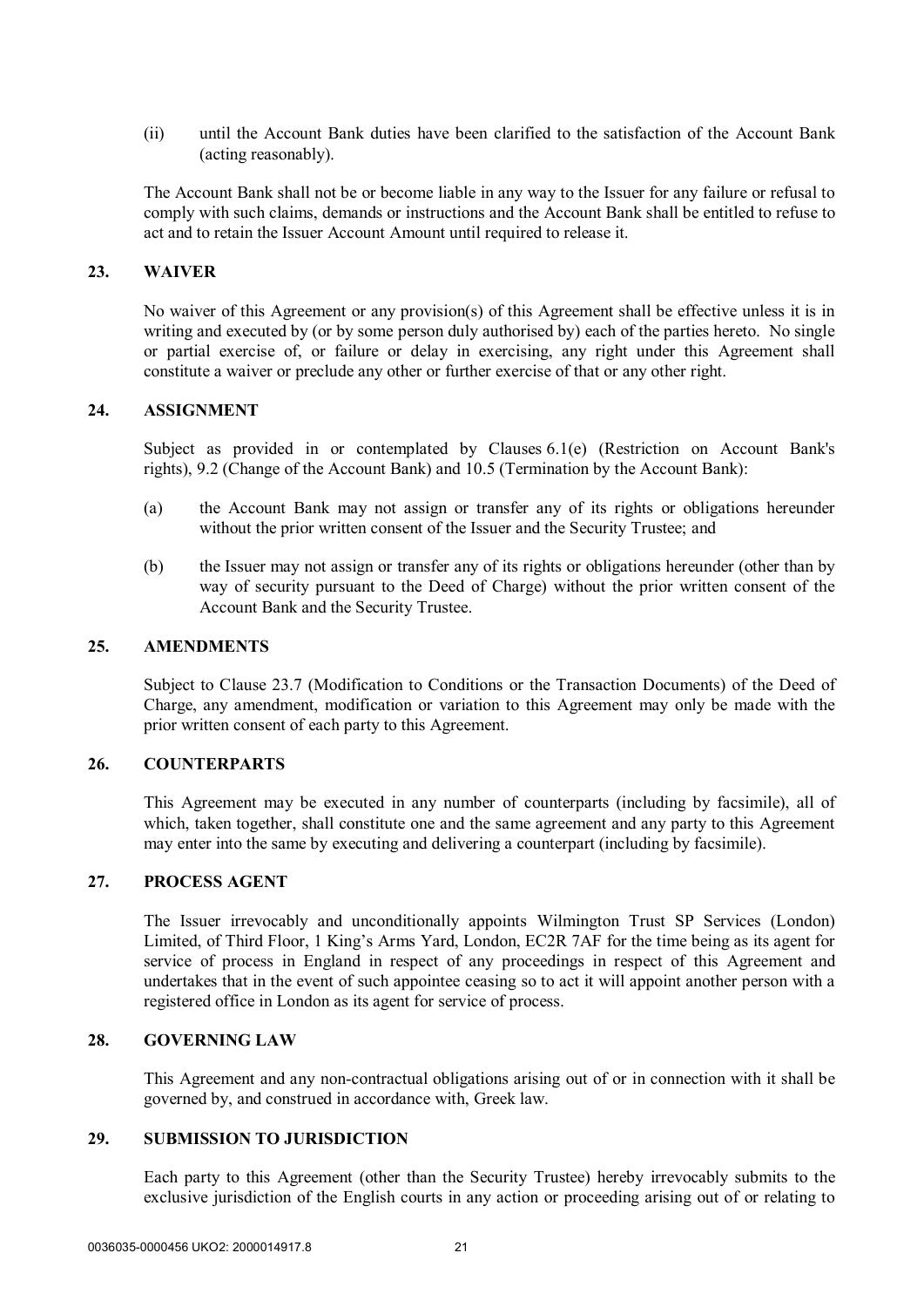this Agreement (including a dispute relating to any non-contractual obligations arising out of or relating to this Agreement) and hereby irrevocably agrees that all claims in respect of such action or proceeding may be heard and determined by such courts. Each party to this Agreement (other than the Security Trustee) hereby irrevocably waives, to the fullest extent it may possibly do so, any defence or claim that the English courts are an inconvenient forum for the maintenance or hearing of such action or proceeding. The Security Trustee may take any suit, action or proceeding arising out of or in connection with this Agreement (together referred to as Proceedings) against the Issuer in any other court of competent jurisdiction and concurrent Proceedings in any number of jurisdictions.

**IN WITNESS WHEREOF** the parties hereto have executed this Agreement the day and year first before written.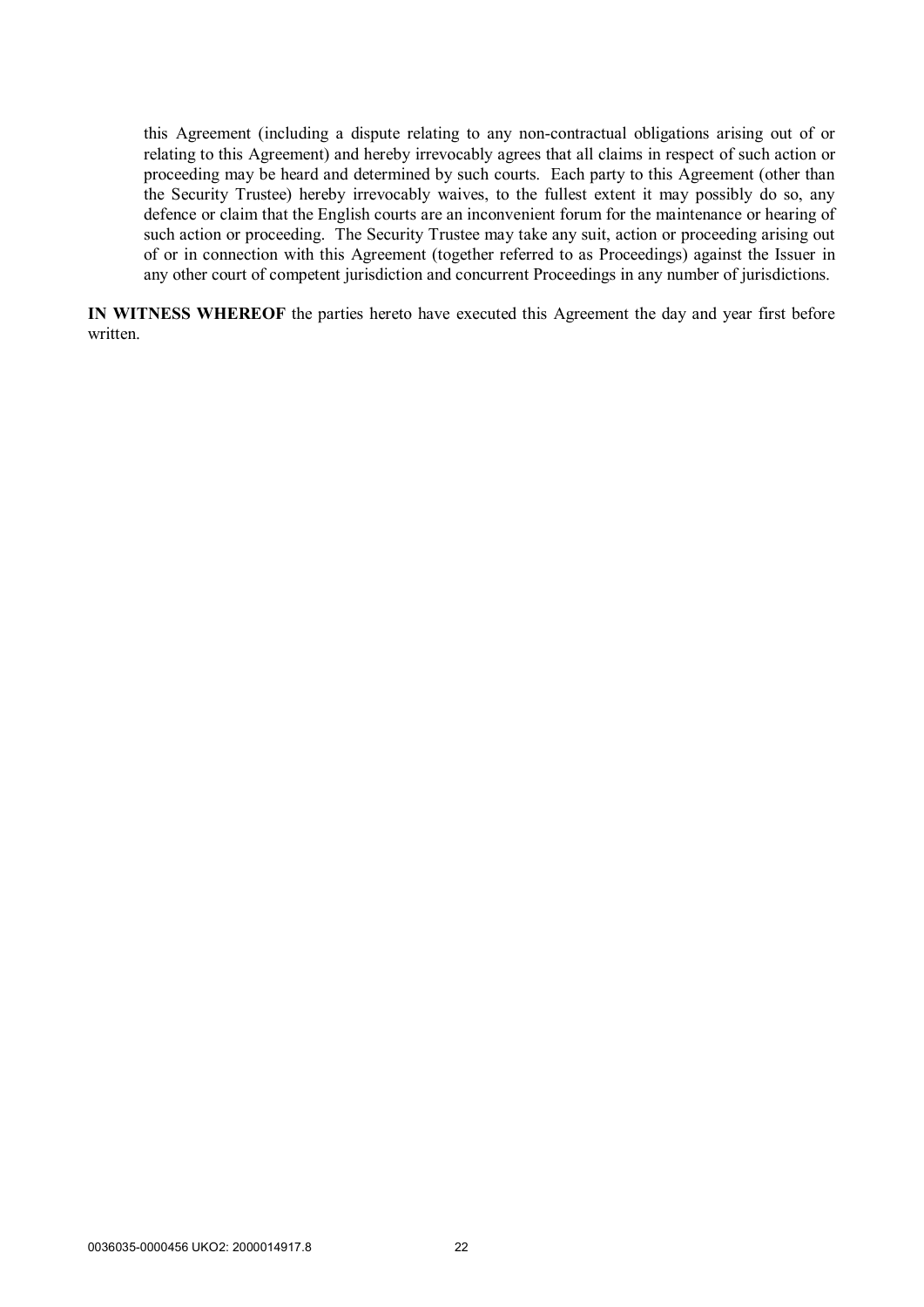#### **FORM OF ISSUER TRANSACTION ACCOUNT MANDATE**

#### **BANK MANDATE – ISSUER TRANSACTION ACCOUNT**

In accordance with the resolution of the board of the Issuer on  $\lceil \bullet \rceil$  2020, we hereby **AGREE AND AUTHORISE**:

- 1. The account with Account Number  $\lceil \bullet \rceil$  in the name of ERB Recovery DAC (the **Issuer**) held with Eurobank, S.A. (the **Bank**) at 8 Othonos Str., Athens 105 57, Greece (the **Issuer Transaction Account**) will be used as an account for the benefit of the Issuer. The wiring details for the Issuer Transaction Account are: IBAN:  $[①]$  and Account Number:  $[④]$ .
- 2. The mandate given to the Bank by virtue of this document (the **Mandate**) is given on the basis that the Bank complies with the procedure set out in, and the terms of, this document.
- 3. Prior to receipt of a notice in writing from Citibank, N.A., London Branch (the **Security Trustee**) to the contrary, in relation to the Issuer Transaction Account, the Bank is hereby authorised to honour and comply with all payments by way of the Clearing House Automated Payment System and all directions or instructions given in writing or by way of electronic impulses in respect of the Issuer Transaction Account; provided that (and subject to paragraph 8) any such directions, orders and/or instructions are signed by any two people listed in the Schedule to this Mandate. The Bank is hereby authorised to act on any information given by a director of the Issuer regarding any changes to this Mandate.
- 4. The Authorised Signatories in respect of this Mandate and the signing rights set out under paragraph 3 may be changed by written notice to the Bank signed by two directors, or one director and the company secretary of the Issuer.
- 5. This Mandate is given on the basis that the Bank:
	- (a) acknowledges that, pursuant to a Deed of Charge to be entered into between inter alios, the Issuer and Citibank, N.A., London Branch (the **Security Trustee** and **Note Trustee**) on or about [] 2020 (the **Deed of Charge**) and an Issuer accounts pledge agreement to be entered into between the Issuer and the Security Trustee (the **Issuer Accounts Pledge Agreement**), the Issuer has assigned its interest in the Issuer Transaction Account (other than amounts standing to the credit of the Issuer Profit Ledger) to the Security Trustee by way of security;
	- (b) prior to receipt of a Note Acceleration Notice from the Security Trustee, agrees to comply with the directions of the Issuer (or, pursuant to paragraph 8 of this Mandate, Eurobank, S.A. (the **Cash Manager**) as its agent) in respect of the operation of the Issuer Transaction Account and the Bank shall be entitled to rely on any such written direction reasonably purporting to have been given by or on behalf of the Issuer or the Cash Manager without enquiry; and
	- (c) upon receipt of a Note Acceleration Notice from the Security Trustee:
		- (i) agrees to comply with the directions of the Security Trustee expressed to be given by the Security Trustee pursuant to the Deed of Charge and/or the Issuer Accounts Pledge Agreement in respect of the operation of the Issuer Transaction Account and the Bank shall be entitled to rely on any such written direction reasonably purporting to have been given on behalf of the Security Trustee without enquiry; and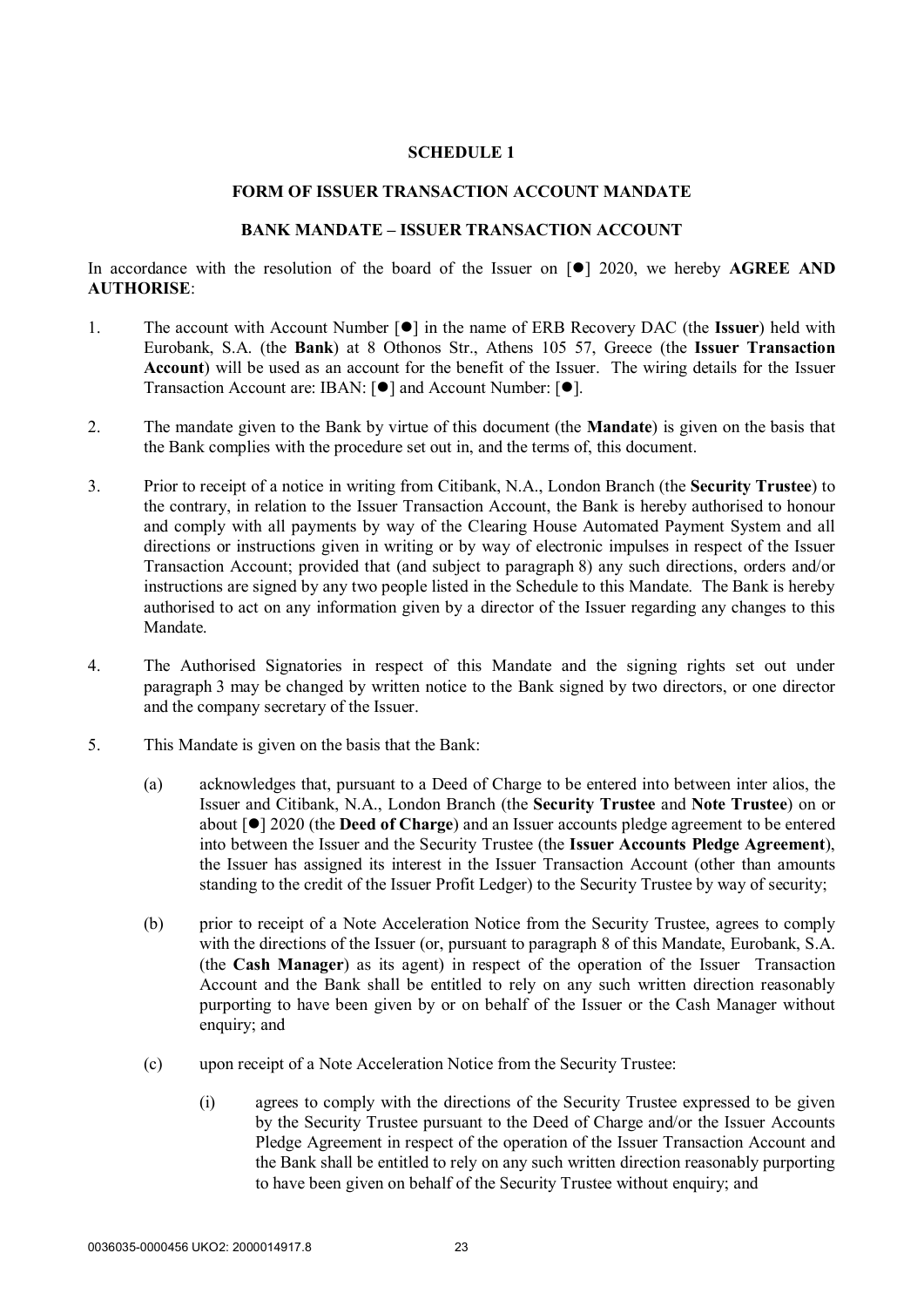- (ii) agrees that all rights, authority and power of the Issuer in respect of the operation of the Issuer Transaction Account shall be deemed terminated and of no further effect and the Bank agrees that it shall, upon receipt of a Note Acceleration Notice from the Note Trustee comply with the directions of the Security Trustee or any receiver appointed under the Deed of Charge and/or the Issuer Accounts Pledge Agreement in relation to the operation of the Issuer Transaction Account unless otherwise required by operation of law or by the order or direction of a competent court or tribunal.
- 6. Unless and until the Bank receives notice in writing from or purporting to be from the Security Trustee to the contrary, the Bank is authorised to continue to operate the Issuer Transaction Account without regard to the Security Interests pursuant to the Deed of Charge and Issuer Accounts Pledge Agreement.
- 7. This Mandate shall be communicated to the Bank and remain in force unless and until:
	- (a) a resolution amending this Mandate shall be passed by the board of directors of the Issuer and a copy certified by an authorised signatory of the Issuer, shall be received by the Bank;
	- (b) the Bank has received a notice of termination of the Bank Account Agreement from the Issuer; or
	- (c) the Bank has received notice from the Security Trustee that the Security constituted by the Deed of Charge and the Issuer Accounts Pledge Agreement is released by the Security Trustee.
- 8. The Issuer authorises the Cash Manager to instruct the Bank in relation to the Issuer Transaction Account and authorises the Bank to act on those instructions in the manner set forth in the Bank Account Agreement.
- 9. Expressions defined in the Master Definitions and Construction Schedule made between, among others, the Issuer and the Security Trustee on or about the date hereof (as the same may be amended, varied or supplemented from time to time) shall, except where the context otherwise requires and save where otherwise defined herein, have the same meanings in this Mandate.
- 10. This Mandate and any non-contractual obligations arising out of or in connection with it shall be governed by, and construed in accordance with, the laws of England.

**Authorised Signatory ERB RECOVERY DAC**

 $\mathcal{L}_\text{max}$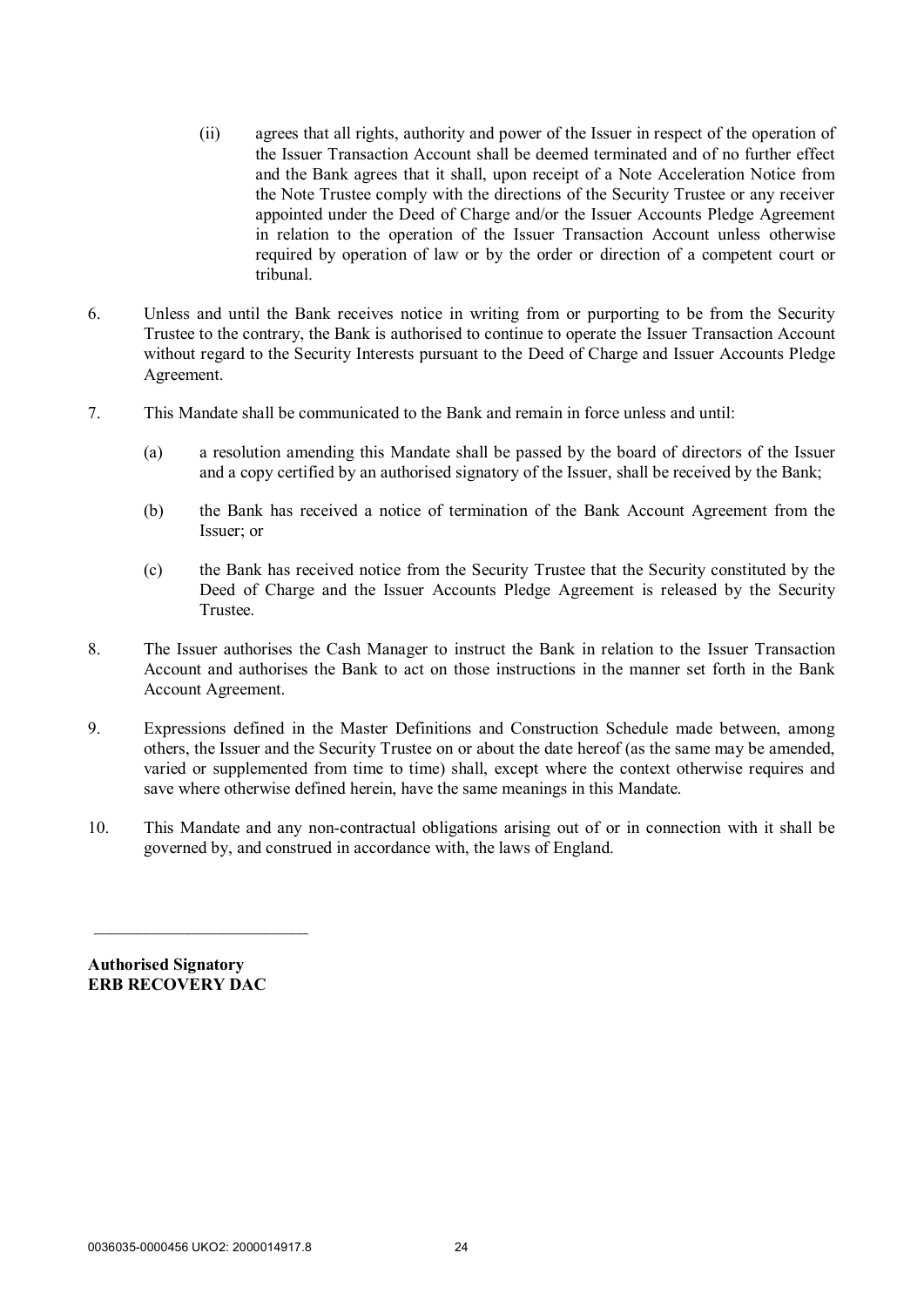### **FORM OF NOTICES**

# **PART 1**

# **NOTICE OF CHARGE AND ASSIGNMENT**

To: Eurobank, S.A. 8 Othonos Street Athens 105 57 Greece (as **Account Bank**)

For the attention of:  $[•]$ 

Dear Sirs,

### **Re: PROJECT FLAGSHIP**

### **Issuer Transaction Account Number: 0202252961**

#### (the **Issuer Transaction Account**)

We hereby give you notice that, in respect of (b) below by a deed of charge dated the date hereof and made between, inter alios, ourselves and Citibank, N.A., London Branch (the **Security Trustee**) (the **Deed of Charge**) and, in respect of (a) below, by an Issuer accounts pledge agreement dated the date hereof and made between ourselves and the Security Trustee (the **Issuer Accounts Pledge Agreement**), we:

- (a) charged by way of first fixed charge in favour of the Security Trustee all of our right, title, benefit and interest present and future in, to and under the Issuer Transaction Account and any additional Issuer Account held with you and all sums of money standing to the credit thereof and all interest accruing thereon from time to time excluding amounts standing to the credit of the Issuer Profit Ledger; and
- (b) assigned in favour of the Security Trustee all of our right, title, benefit and interest present and future in, to and under the bank account agreement of even date herewith between ourselves, yourselves, the Security Trustee and the Cash Manager (the **Bank Account Agreement**).

Accordingly, amounts may and shall be withdrawn from time to time from the Issuer Transaction Account and any additional Issuer Account held with you in accordance with the provisions of the Bank Account Agreement, the Deed of Charge and the Issuer Accounts Pledge Agreement only until such time as you receive notice in writing from the Security Trustee in which case you shall thereafter comply with all directions of the Security Trustee.

We agree that you are not bound to enquire whether the right of the Security Trustee to withdraw any monies from the Issuer Transaction Account and any additional Issuer Account held with you has arisen or be concerned with (A) the propriety or regularity of the exercise of that right or (B) notice to the contrary or (C) to be responsible for the application of any monies received by the Security Trustee. Further, we agree that you shall have no liability for having acted on instructions or the consequences thereof which on their face appear to be genuine, and which comply with the latest mandate held by you or relevant electronic banking

*\_\_\_\_\_\_\_\_\_\_\_\_\_\_\_\_*2020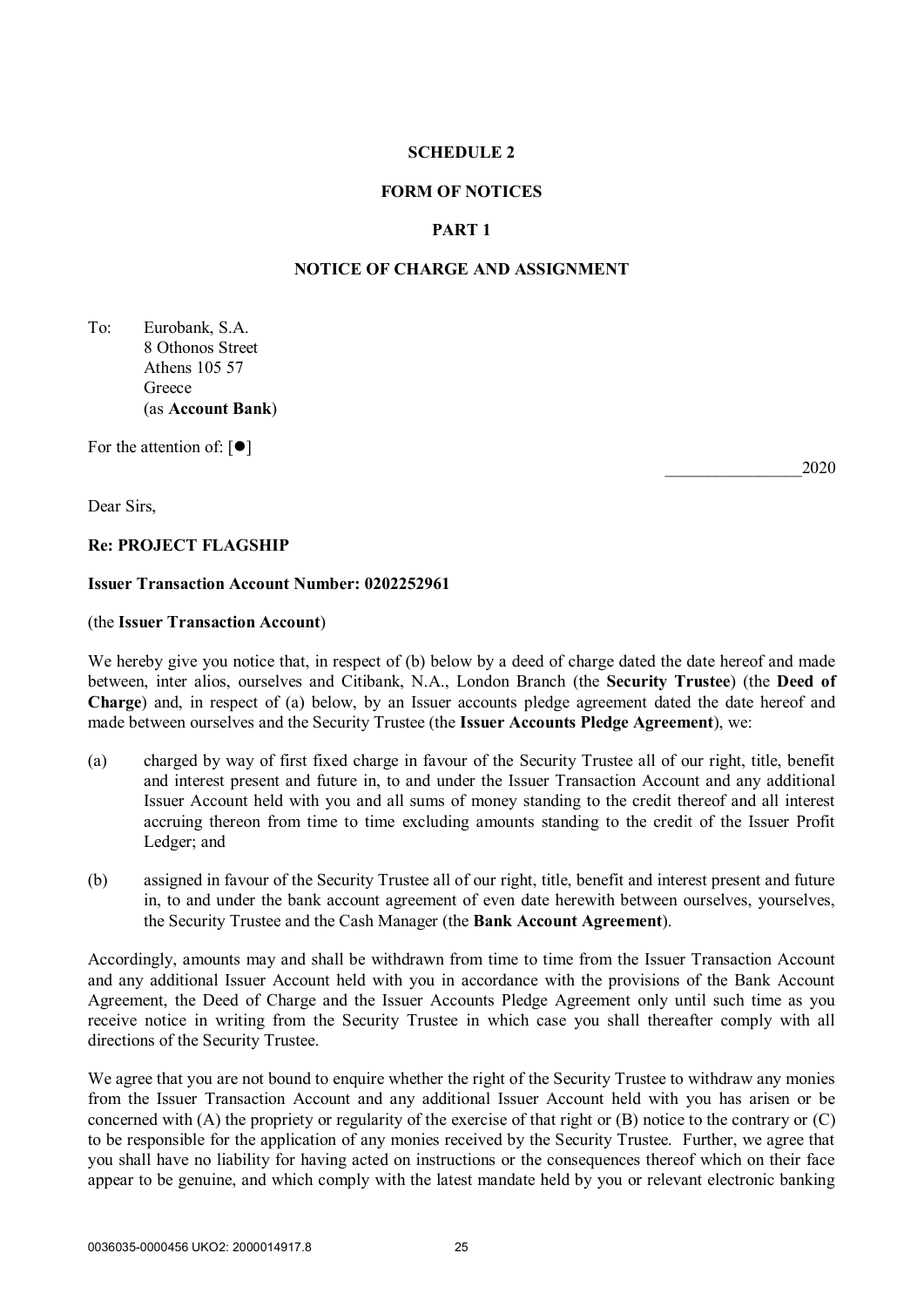system procedures in the case of an electronic instruction and you have no obligation whatsoever to verify the facts or matters stated in instructions.

For the avoidance of doubt, so long as you comply with this notice and the terms of the Bank Account Agreement, the Deed of Charge and the Issuer Accounts Pledge Agreement, you shall not be responsible to the Security Trustee for making payments in accordance with instructions given in accordance with the terms of the Bank Account Agreement, the Deed of Charge and the Issuer Accounts Pledge Agreement. You, as Account Bank, shall not be deemed to be a trustee for the Security Trustee of the Issuer Transaction Account and any additional Issuer Account held by us with you.

Please note that the foregoing authorisations and instructions may not be revoked or varied by ourselves without the prior written consent of the Security Trustee.

Please acknowledge receipt of this notice and your acceptance of the instructions herein contained by signing two copies of the attached form of acknowledgement, returning one copy to ourselves and sending the other copy directly to the Security Trustee at:

Citibank, N.A., London Branch Citigroup Centre Canada Square Canary Wharf London, E14 5LB

for the attention of The Directors, Agency and Trust.

This notice of charge and assignment and any non-contractual obligations arising out of or in connection with it are governed by, and construed in accordance with, the laws of England.

Yours faithfully,

 $\_$ 

for and on behalf of **ERB RECOVERY DAC** acting by its duly authorised attorney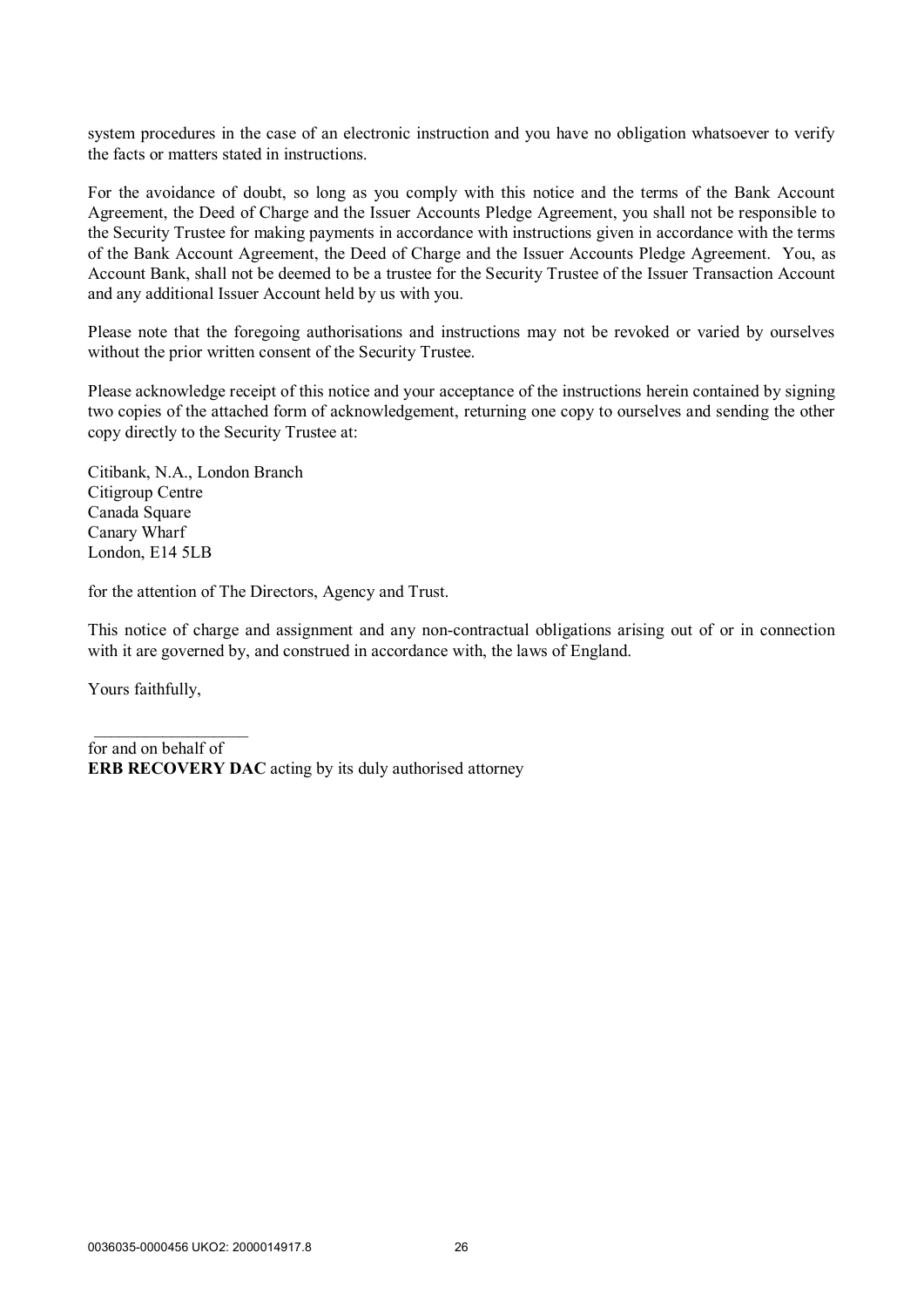# **PART 2**

# **ACKNOWLEDGEMENT OF NOTICE OF CHARGE AND ASSIGNMENT**

To: ERB Recovery DAC (the **Issuer**)

For the attention of: The Directors

Dear Sirs,

# **Re: PROJECT FLAGSHIP**

### **Issuer Transaction Account Number: 0202252961**

 $\mathcal{L}_\text{max}$  and  $\mathcal{L}_\text{max}$  and  $\mathcal{L}_\text{max}$  and  $\mathcal{L}_\text{max}$ 

 $\mathcal{L}_\text{max}$  and  $\mathcal{L}_\text{max}$  and  $\mathcal{L}_\text{max}$  and  $\mathcal{L}_\text{max}$ 

### (the **Issuer Transaction Account**)

We acknowledge receipt of your letter dated on or about the date hereof, a copy of which is attached (the **Letter**). Words and expressions defined in the Letter have the same meanings herein.

In consideration of your agreeing to maintain the Issuer Transaction Account with us, we now agree and confirm to the Security Trustee that for so long as the instructions in the Letter are not revoked (by operation of law or otherwise), we accept and will comply with the authorisations and instructions contained in the Letter and will not accept or act upon any instructions contrary thereto unless the same shall be in writing signed by the Security Trustee.

We confirm that any additional Issuer Account you as Issuer open with us will be operated subject to and in accordance with the terms of the Bank Account Agreement.

This acknowledgement and any non-contractual obligations arising out of or in connection with it are governed by, and construed in accordance with, the laws of England.

Yours faithfully,

for and on behalf of

**Eurobank, S.A.**

**Account Bank**

*\_\_\_\_\_\_\_\_\_\_\_\_\_*2020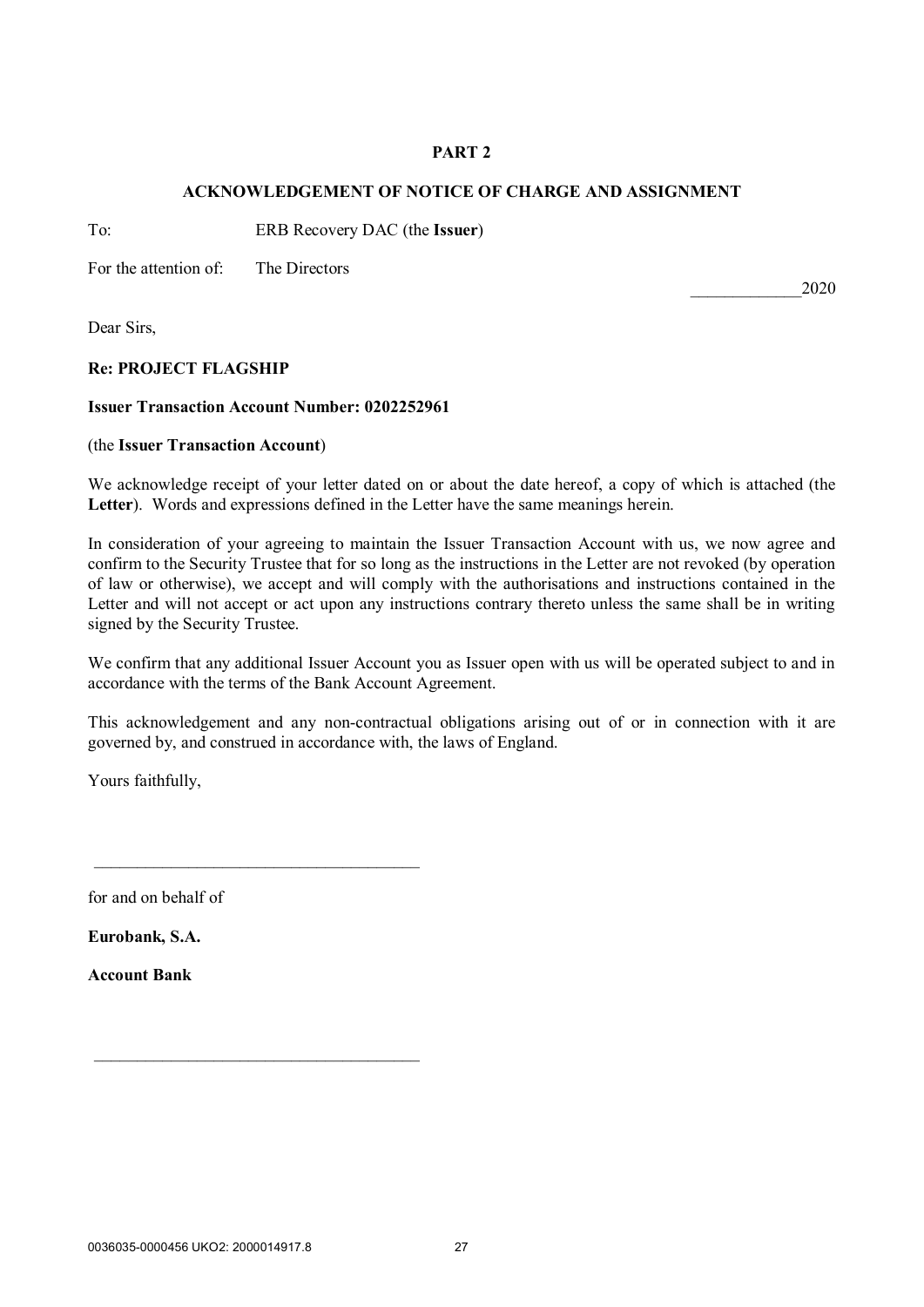# **FORM OF PAYMENT INSTRUCTION**

Eurobank, S.A. 8 Othonos Street Athens 105 57 **Greece** (as **Account Bank**)

For the attention of the Specialised Agency Group

[DATE]

#### **Bank Account Agreement**

We refer to the account bank agreement dated on or about 13 July 2020 between, among others, ERB Recovery DAC as Issuer and Eurobank, S.A. as Account Bank (the **Bank Account Agreement**). Words and expressions used in this Payment Instruction shall have the same meanings as in the Bank Account Agreement.

This Payment Instruction is being provided to you in accordance with Clause 4 (Payments) of the Bank Account Agreement. You are instructed to pay the following amount[s] from the [Account [●], sort code  $\lceil \bullet \rceil$ , swift  $\lceil \bullet \rceil$  to:

(a) [Correspondent Bank]

[SWIFT Code]/[IBAN number]

(b) [Beneficiary Bank]

[SWIFT Code/[IBAN number]]

- (c) [Account Name]
- (d) [Account Number]
- $(e)$  [Ref.]

Amount: [in words]

Currency:  $[\bullet]$ 

This Payment Instruction and any non-contractual obligations arising out of or in connection with it shall be governed by English law.

Yours sincerely,

[Issuer/Cash Manager]

By: ..........................................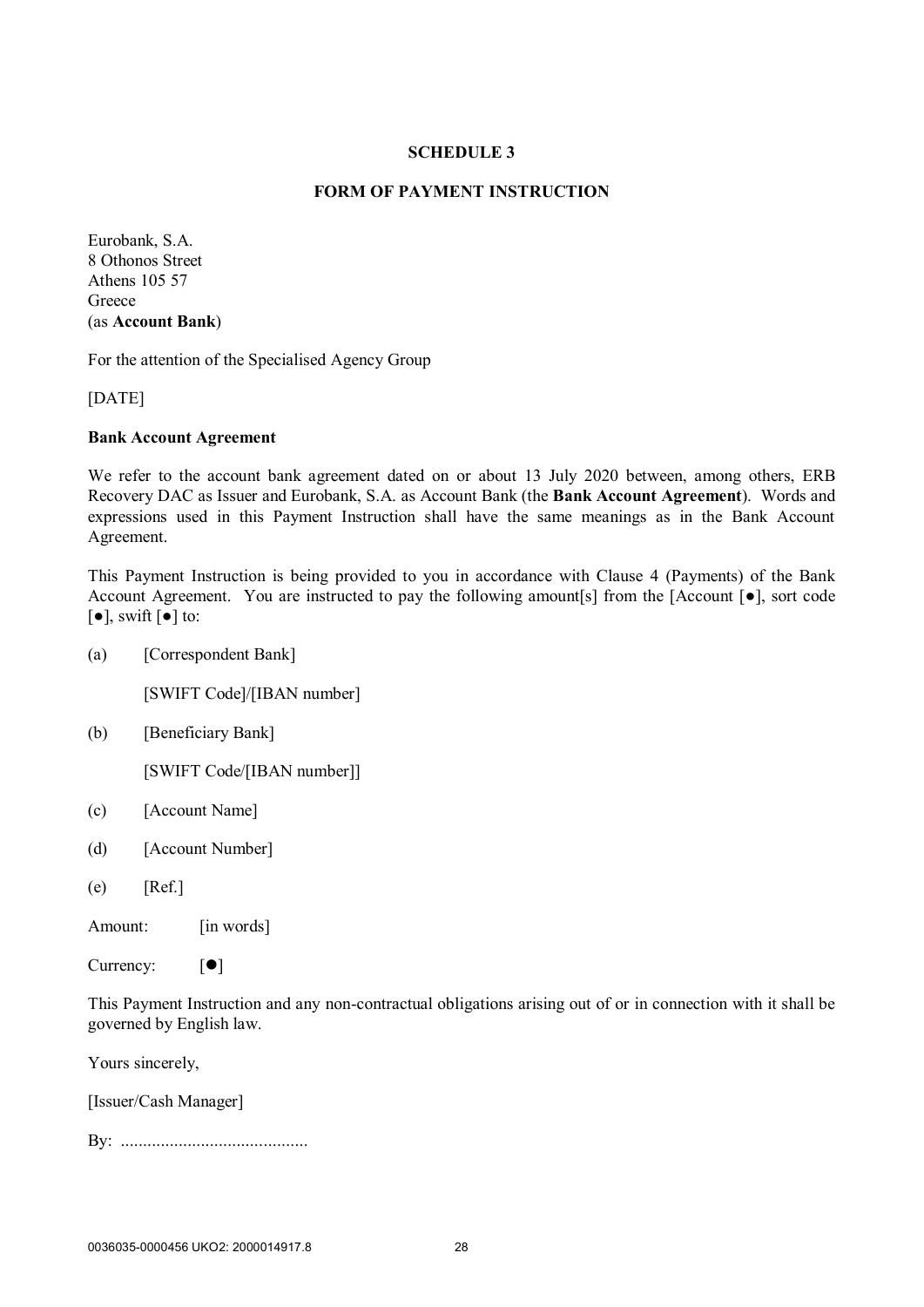## **FORM OF INVESTMENT INSTRUCTION**

Eurobank, S.A. 8 Othonos Street Athens 105 57 **Greece** (as **Account Bank**)

For the attention of  $[\bullet]$ 

Email:  $[$   $\bullet$   $]$ 

[*DATE*]

#### **Bank Account Agreement**

We refer to the agreement dated 13 July 2020 between, among others, ERB Recovery DAC as the Issuer and Eurobank, S.A. as Account Bank (the **Bank Account Agreement**). Words and expressions used in this Investment Instruction shall have the same meanings as in the Bank Account Agreement.

This Investment Instruction is being provided to you in accordance with Clause 8.2(a) (*Authorised Investments Instructions*) of the Bank Account Agreement. You are instructed to pay the following amount[s] from the Issuer Transaction Account numbered [ $\bullet$ ] on [*value date*] for the purpose of investment in the Authorised Investment specified below:

| Amount:                | $[\bullet]$ |
|------------------------|-------------|
| Date of Payment:       | $[\bullet]$ |
| Currency:              | $[\bullet]$ |
| Authorised Investment* | $[\bullet]$ |

*N.B. Instructions to be received by the Account Bank by close of business ([Athens] time) [3] clear Business Days prior to the value date of the intended investment.*

This Investment Instruction and any non-contractual obligation arising out of or in connection with it shall be construed in accordance with and governed by English law.

## **Eurobank, S.A.**

1

By: .........................................

This Authorised Investment must be one of those defined in the Master Definitions and Construction Schedule dated on or around the date of the Cash Management Agreement.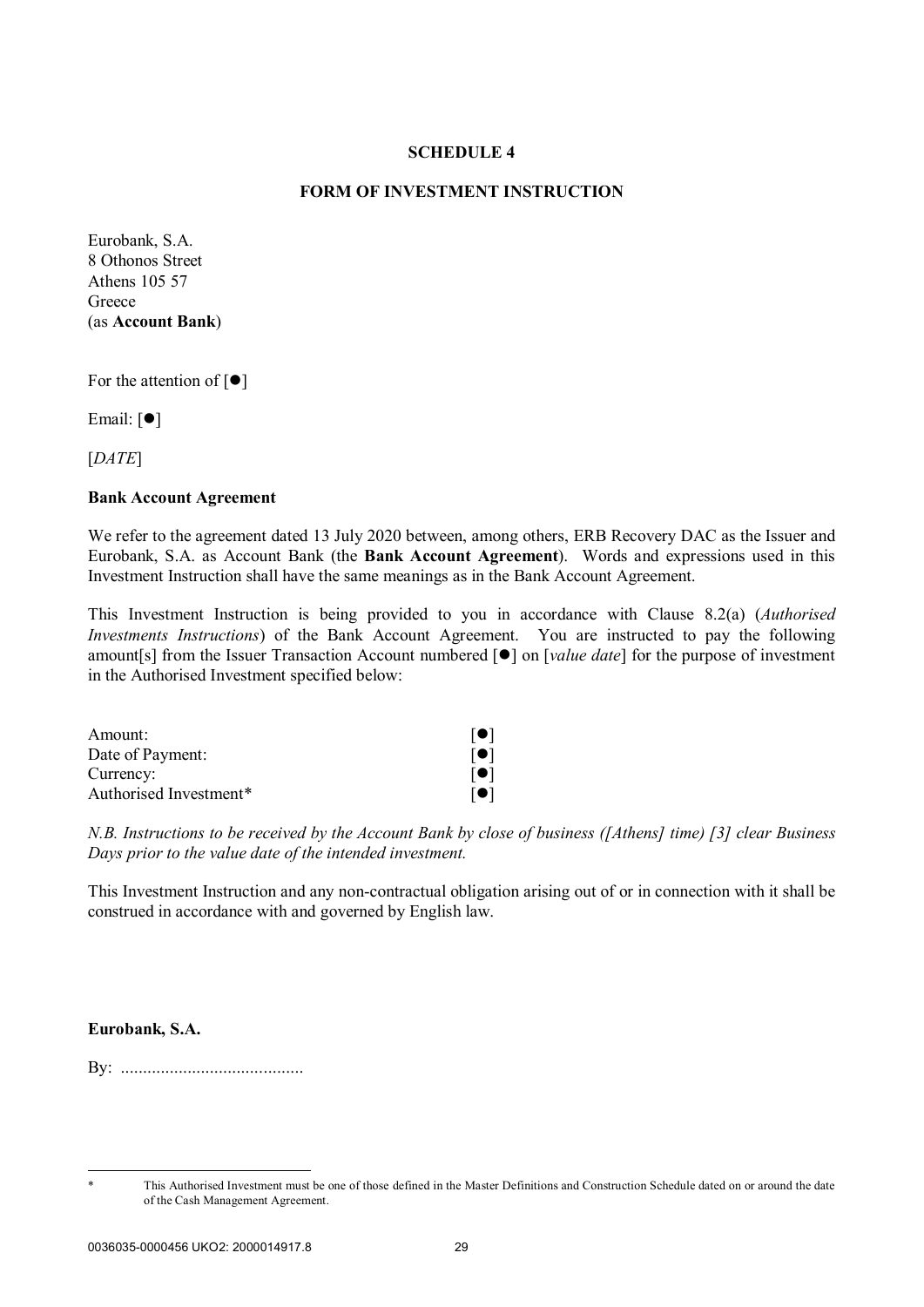# **FORM OF LIQUIDATION INSTRUCTION**

Eurobank, S.A. 8 Othonos Street Athens 105 57 Greece (as **Account Bank**)

For the attention of  $[\bullet]$ 

Email:  $[①]$ 

[*[] 2020*]

### **Bank Account Agreement**

We refer to the agreement dated 13 July 2020 between, among others, ERB Recovery DAC as the Issuer and Eurobank, S.A. as the Account Bank (the **Bank Account Agreement**). Words and expressions used in this Liquidation Instruction shall have the same meanings as in the Cash Management Agreement.

This Liquidation Instruction is being provided to you in accordance with Clause 8.2(a) (Authorised Investments Instructions) of the Bank Account Agreement. You are requested to procure the liquidation of the following portions of the indicated Authorised Investment(s) and transfer the proceeds to the Issuer Transaction Account on [value date].

| $[insert \, currency]$ $[insert \, amount]/[total \, balance]$ | from | [insert Authorised Investment] |
|----------------------------------------------------------------|------|--------------------------------|
| $[insert \, currency]$ $[insert \, amount]/[total \, balance]$ | from | [insert Authorised Investment] |

*Etc*

Total [*insert currency*] [*insert total*]

*N.B. Instructions to be received by the Account Bank by close of business (London time) [3] (three) clear Business Days prior to the value date of the intended payment.*

This Liquidation Instruction and any non-contractual obligation arising out of or in connection with it shall be construed in accordance with and governed by English law.

### **Eurobank, S.A.**

By: .........................................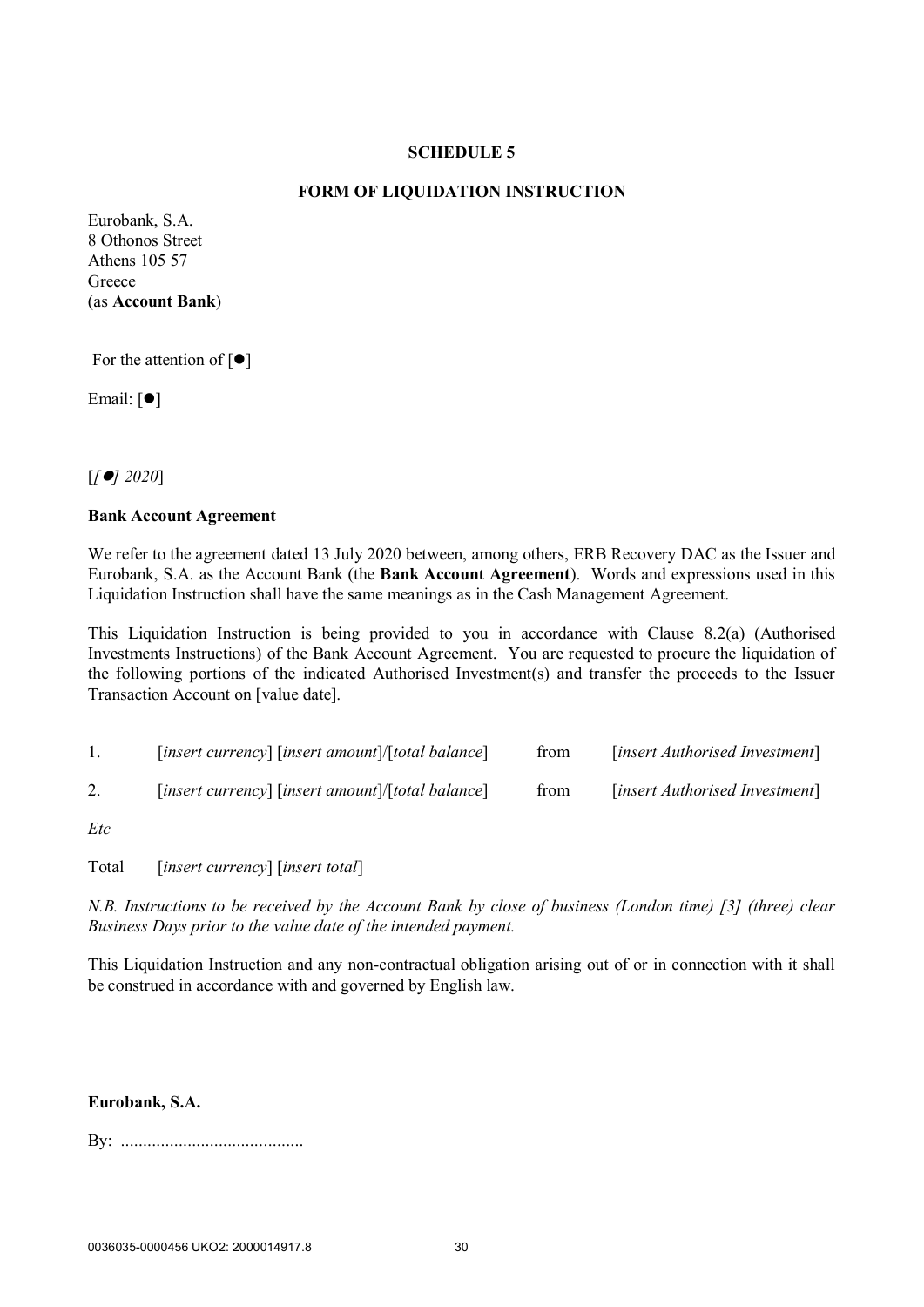# **INFORMATION REQUIRED BY DIRECTIVE 2014/65/EU ("MIFID II")<sup>1</sup>**

For the purpose of this Schedule 6, **we** shall mean Eurobank, S.A., **you** and **your** shall mean the Issuer.

1

 $<sup>1</sup>$  K&P to confirm Greek requirement(s).</sup>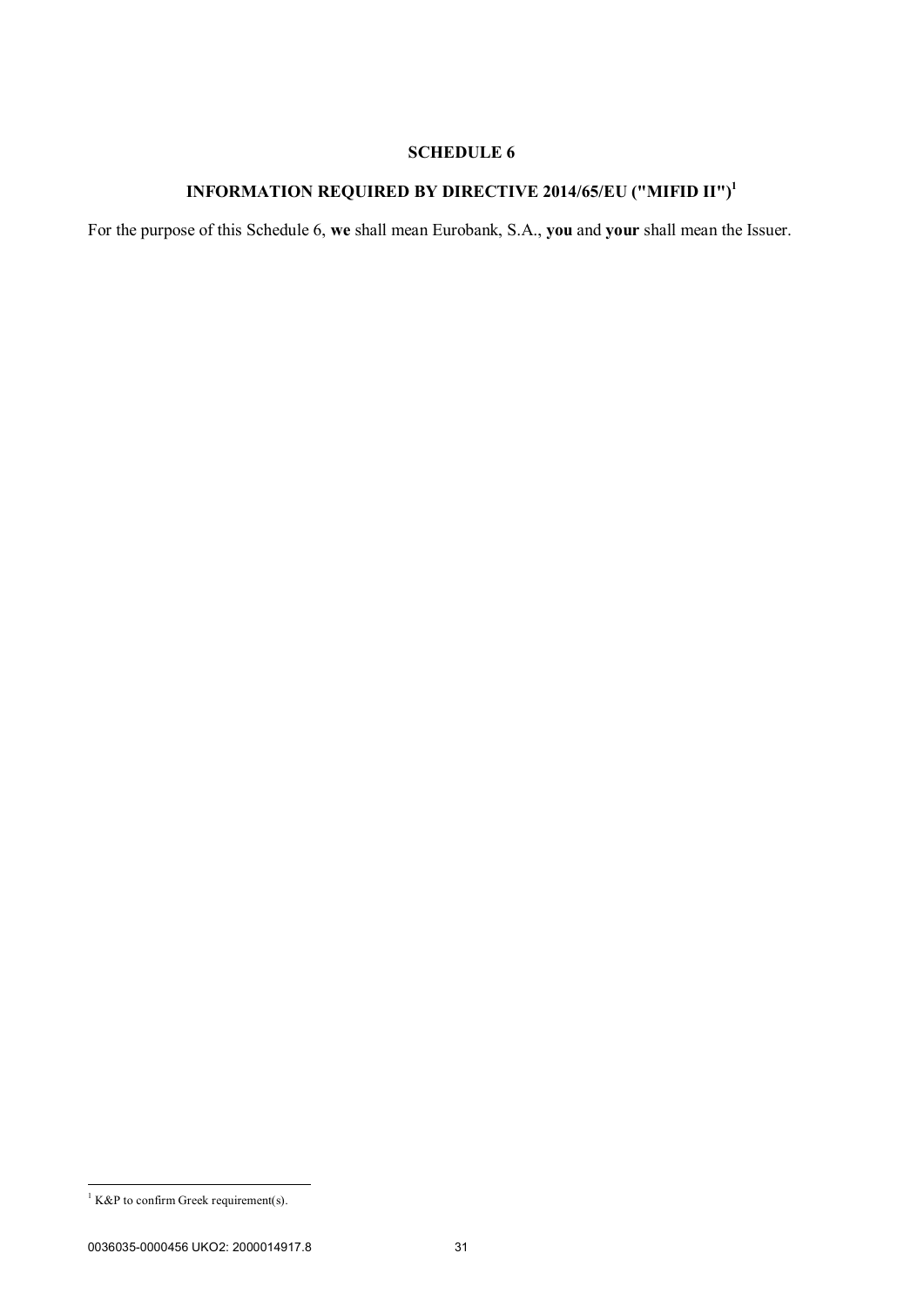# **SIGNATORIES**

**Issuer**

Signed by a duly authorised attorney of **ERB RECOVERY DAC**

By:

Name: Title: Authorised Attorney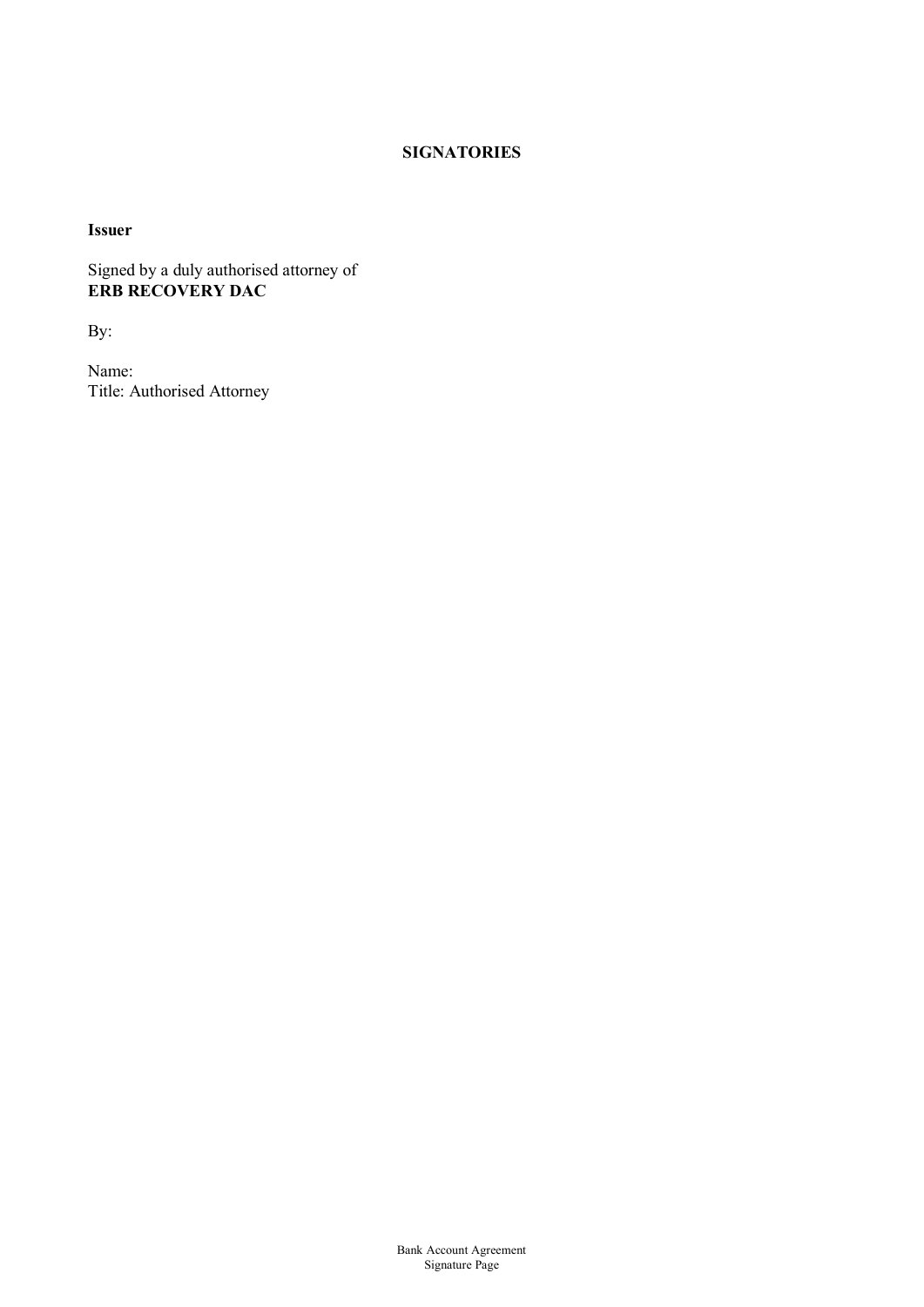# **Account Bank**

| <b>SIGNED</b> for and on behalf of |  |
|------------------------------------|--|
| EUROBANK, S.A.                     |  |
| acting by its authorised signatory |  |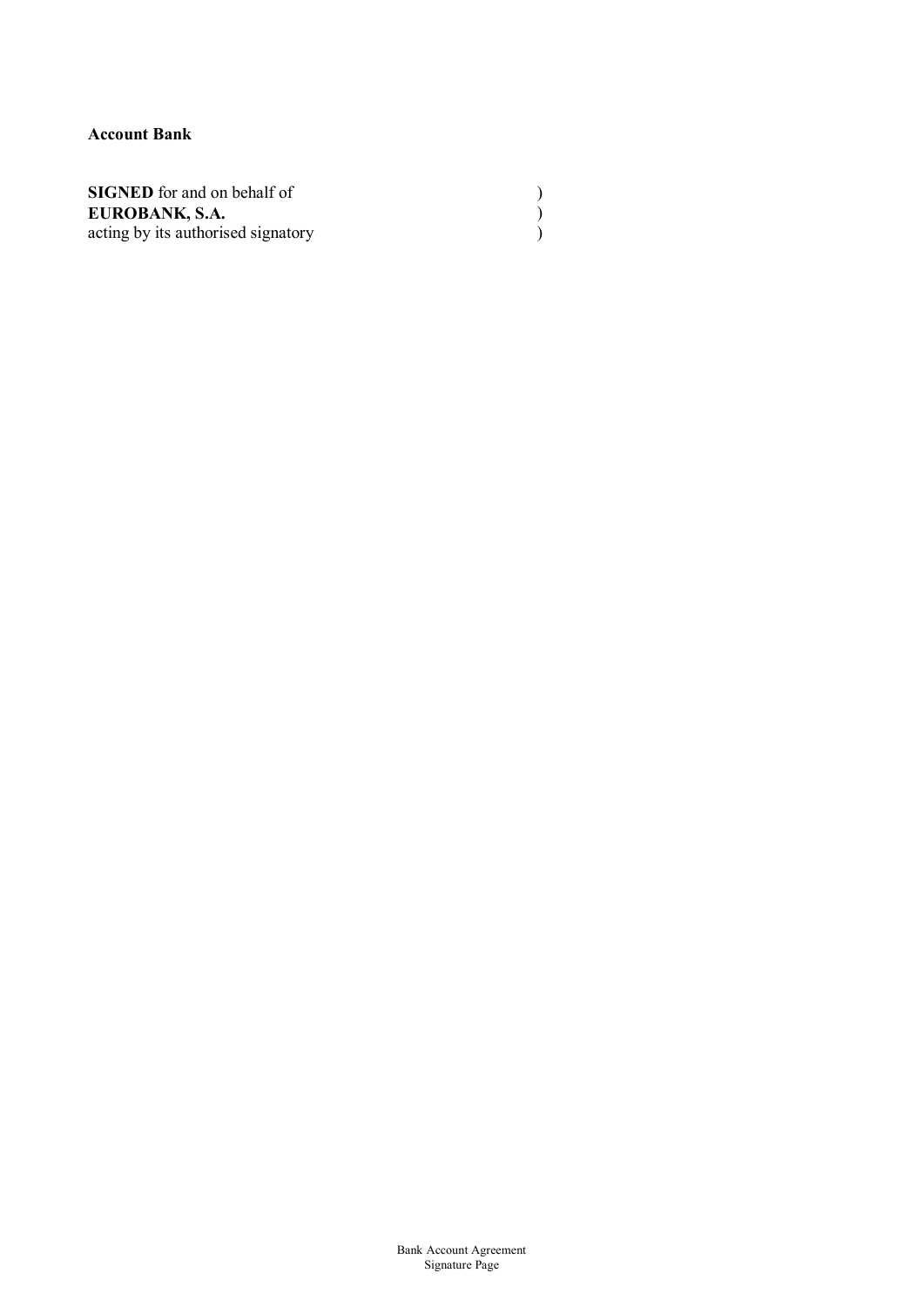**Cash Manager**

| <b>SIGNED</b> for and on behalf of |  |
|------------------------------------|--|
| EUROBANK, S.A.                     |  |
| acting by its authorised signatory |  |